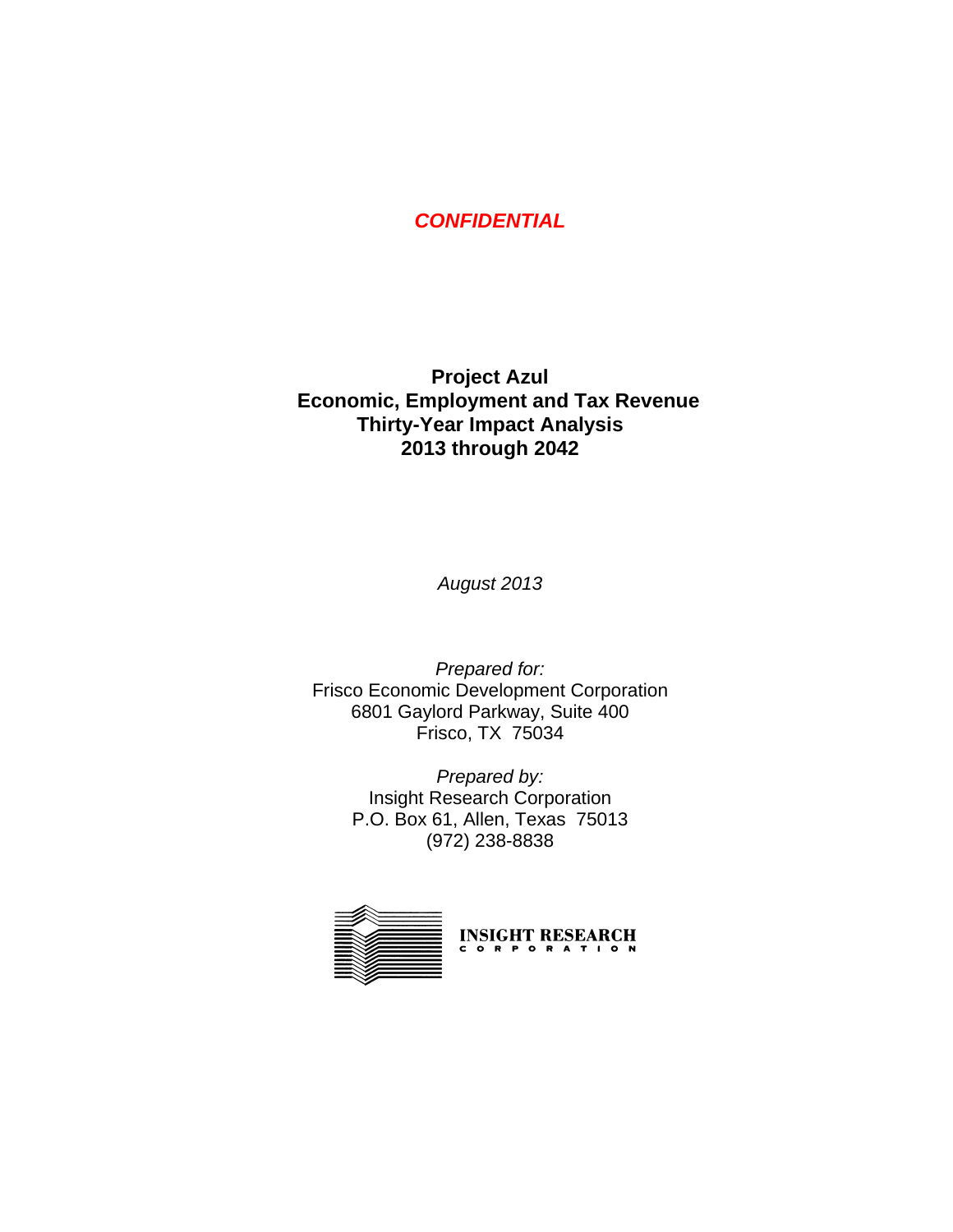## **Project Azul Economic, Employment and Tax Revenue Thirty-Year Impact Analysis, 2013 through 2042**

## *Table of Contents*

|    |                                                                                                                                                                                                               |        | Pages                                         |
|----|---------------------------------------------------------------------------------------------------------------------------------------------------------------------------------------------------------------|--------|-----------------------------------------------|
| 1. | <b>Executive Summary</b>                                                                                                                                                                                      | i - ii |                                               |
| 2. | <b>Economic, Employment and Tax Revenue</b><br><b>Impact Analysis</b>                                                                                                                                         |        |                                               |
|    | <b>Background and Project Description</b><br>a.<br><b>Economic Impact</b><br>b.<br>c. Employment Impact<br>d. Tax Revenue Impact<br>e. Definitions, Methdology<br><b>Limitations of the Assumptions</b><br>f. |        | 1 - 5<br>$6 - 7$<br>$8 - 9$<br>10<br>11<br>12 |
| 3. | Appendix: Assumptions Used for Analysis of the<br><b>Project Azul Concept Plan</b>                                                                                                                            |        |                                               |
|    | a. Applicable Tax Rates<br><b>b. Construction Timing Assumptions</b><br>c. Lease Up Timing Assumptions                                                                                                        |        | 1<br>$\mathbf{2}$<br>3                        |

**4. Insight Research Corporation**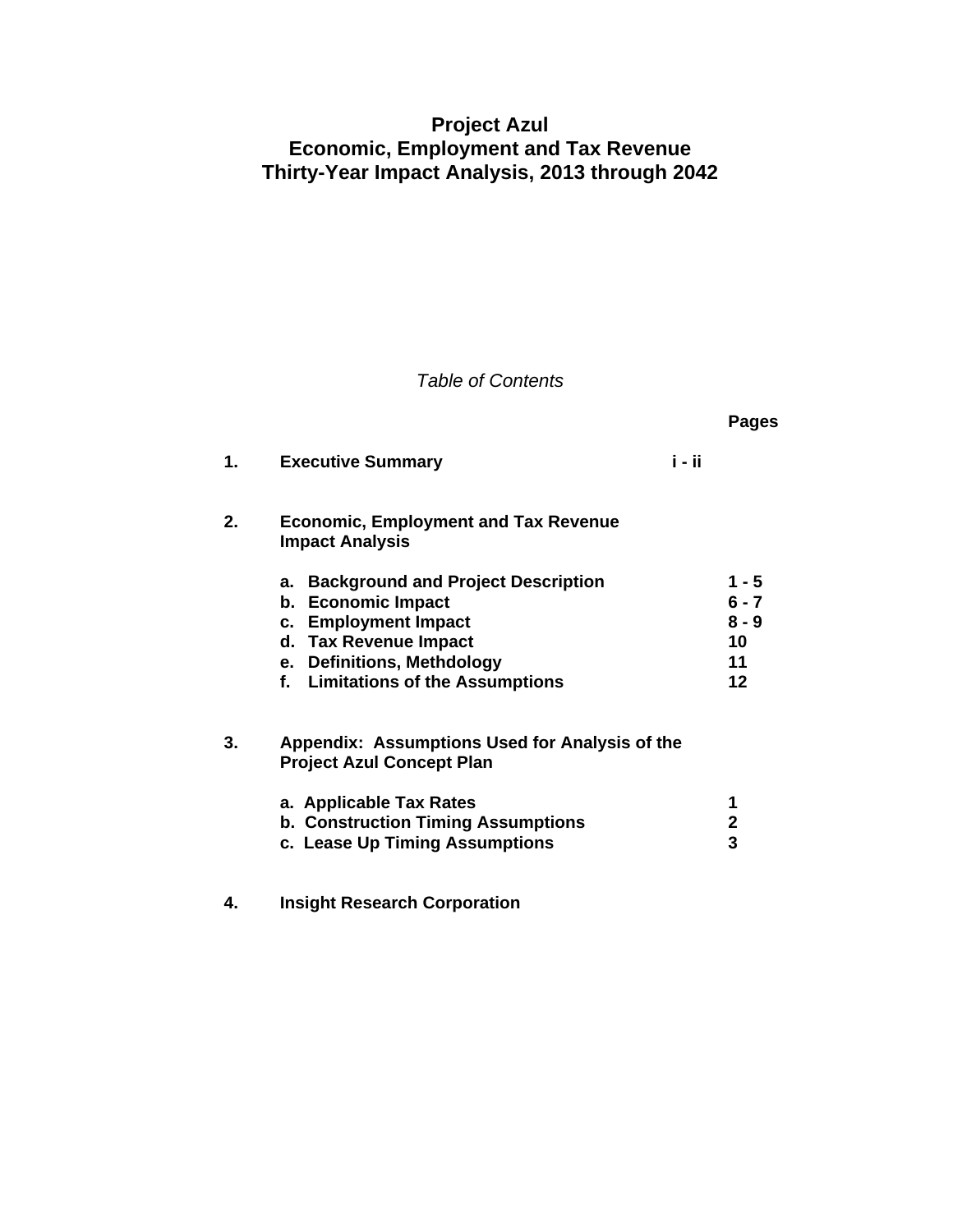*CONFIDENTIAL*

## **Project Azul Economic, Employment and Tax Revenue Thirty-Year Impact Analysis, 2013 through 2042**

#### **EXECUTIVE SUMMARY**

*August 2013* 

*Prepared for:*  Frisco Economic Development Corporation 6801 Gaylord Parkway, Suite 400 Frisco, TX 75034

> *Prepared by:*  Insight Research Corporation P.O. Box 61, Allen, Texas 75013 (972) 238-8838

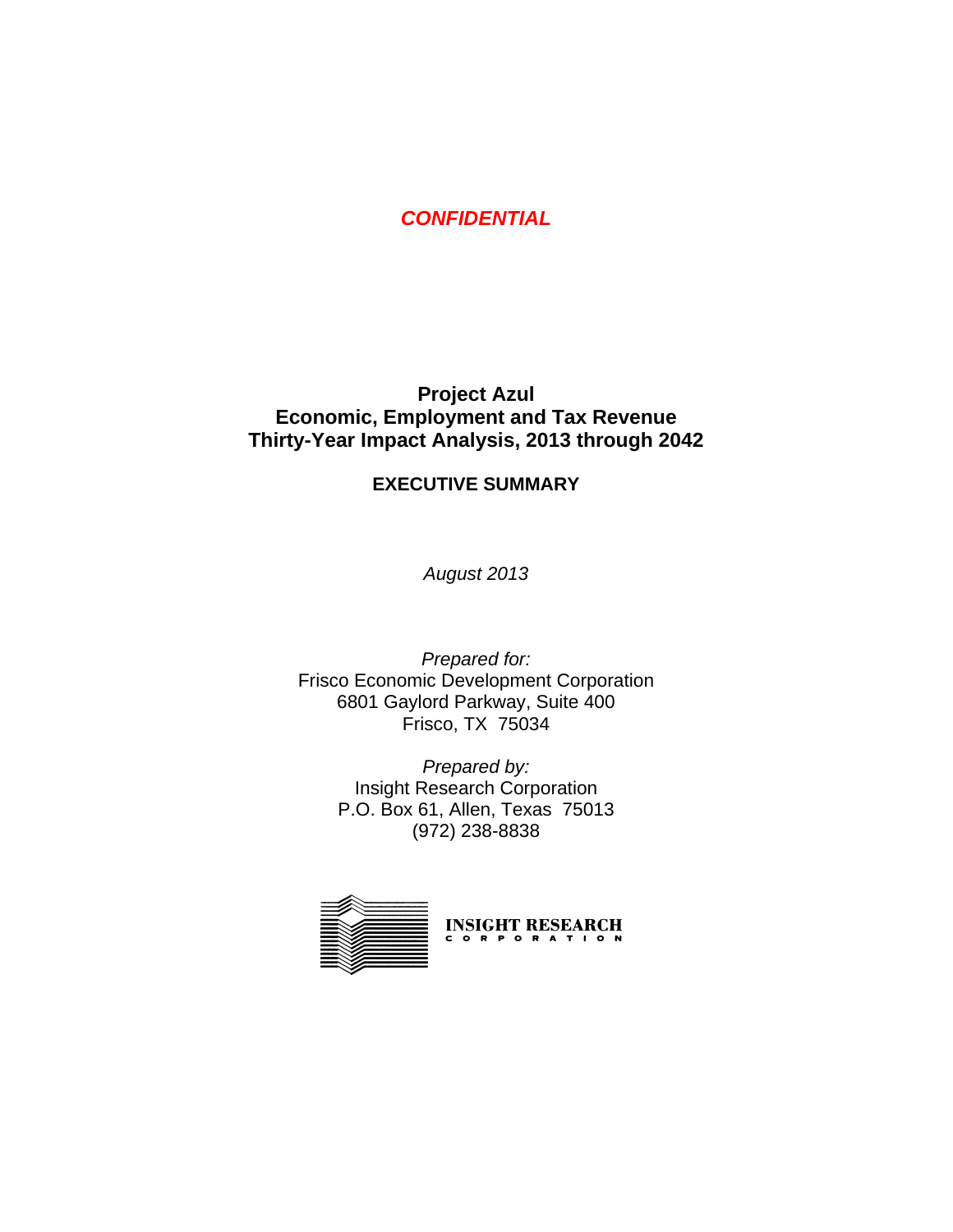## *Executive Summary*

## *August 2013*

## **Economic, Employment and Tax Revenue Impact Analysis "Project Azul" Public/Private Development Concept Plan Thirty Year Analysis, 2013 through 2042**

**BACKGROUND AND PROJECT DESCRIPTION:** The City of Frisco has developed a conceptual plan, Project Azul, in cooperation with a high profile corporation for a 91-acre tract located at the northwest corner of Warren Parkway and the Dallas North Tollway.

The concept plan proposes that the City of Frisco construct a special events and sports complex including a 12,000+ seat indoor stadium on approximately 20 acres. A corporate headquarters is proposed to be located on approximately 5 acres. Additional property of some 66 acres is planned for hotel, office, retail and restaurant uses on the balance of the tract.

At full development, Project Azul is planned to include the following buildings on the site, summarized as new construction in square feet (sf) and hotel rooms as follows:

| <b>Corporate Headquarters and Other Office</b> | 1,240,000 sf |
|------------------------------------------------|--------------|
| <b>Retail</b>                                  | 418,000 sf   |
| <b>Restaurant</b>                              | 50,500 sf    |
| <b>Total Building SF</b>                       | 1,708,500    |
| <b>Hotels, Luxury and Select Service</b>       | 480 rooms    |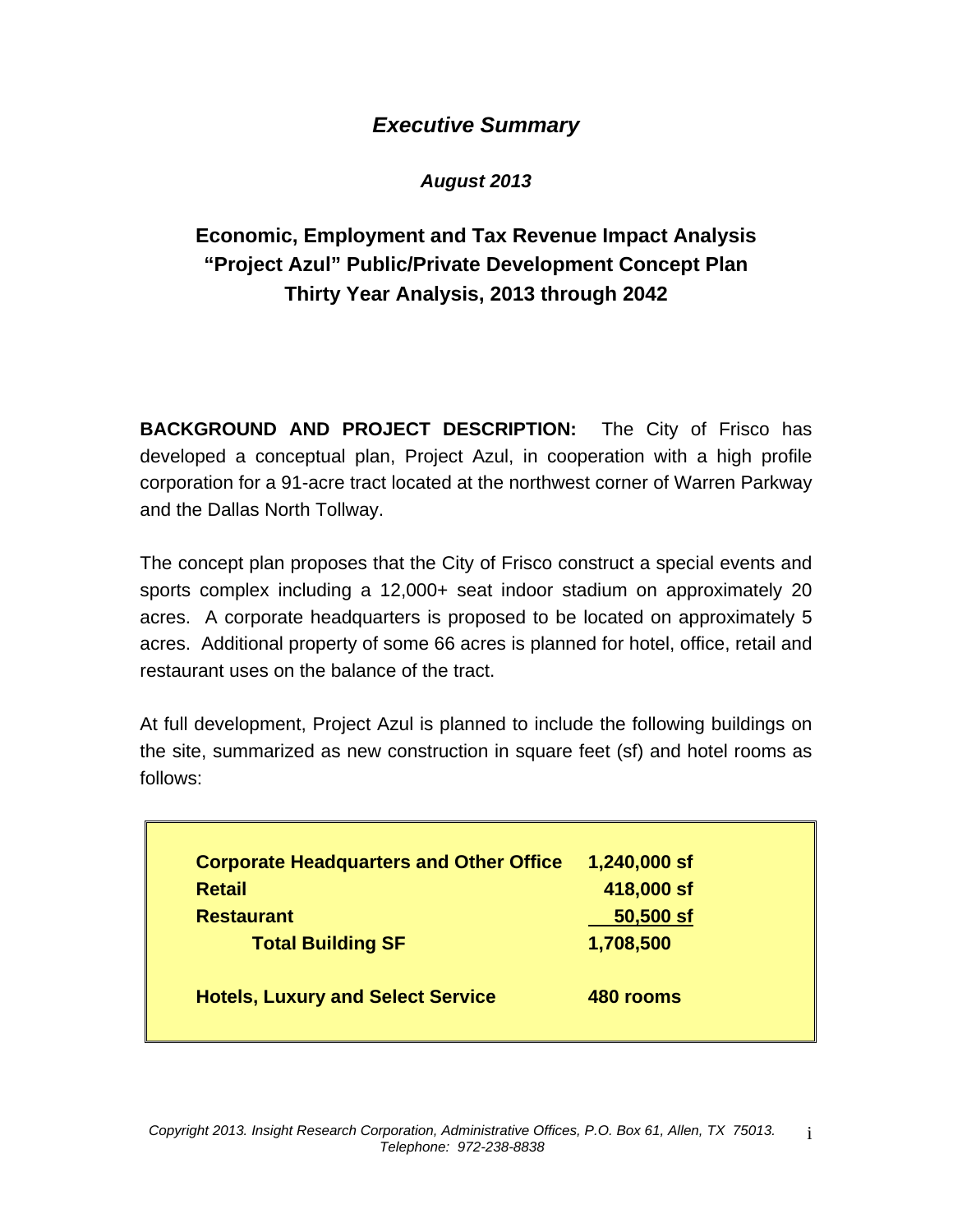**FINDINGS:** The following findings assume development and occupancy of Project Azul facilities over 12 years, with a study period of thirty years defining economic, employment and tax revenue impact from 2013 through 2042.

### *Economic Impact - 2013 through 2042: \$23.4 Billion*

#### *Employment Impact: 4,500 new jobs at full development by 2026*

### **Tax Revenue Impact - Cumulative 2013 through 2042: \$1.26 Billion Direct Indirect Total Taxes** City of Frisco \$109,011,000 \$78,124,000 \$187,135,000 Collin County \$21,354,000 \$67,576,000 \$88,930,000 State of Texas \$269,644,000 \$344,825,000 \$614,469,000 Frisco I S D \$127,253,000 \$167,719,000 \$294,972,000 Collin College \$7,522,000 \$23,911,000 \$31,433,000 FEDC / FCDC \$33,232,000 \$9,609,000 \$42,841,000

**Total \$568,016,000 \$691,764,000 \$1,259,780,000**

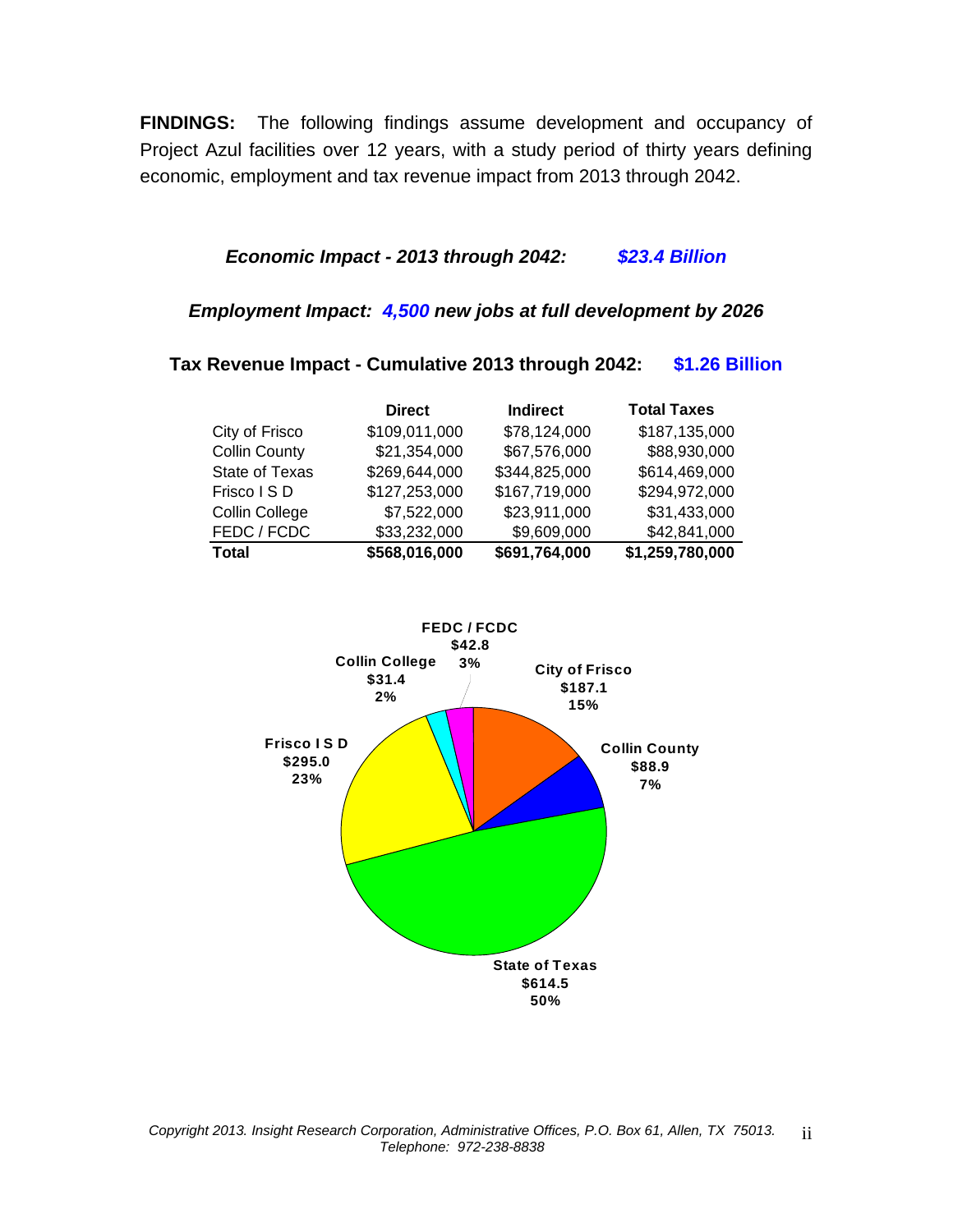August 9, 2013

# **Confidential**

Mr. James L. Gandy, President Frisco Economic Development Corporation 6801 Gaylord Parkway, Suite 400 Frisco, TX 75034

## **SUBJECT: Economic, Employment and Tax Revenue Impact Analysis "Project Azul" Public/Private Development Thirty Year Analysis, 2013 through 2042**

Dear Mr. Gandy:

Insight Research Corporation has completed an economic impact analysis which examines the impact potential of a mixed use development concept now being considered for a tract of 91 acres at the northwest corner of Warren Parkway and the Dallas North Tollway. This letter provides the findings of the economic, employment and tax revenue impact of this development concept, showing its benefits the City of Frisco (Frisco), the Frisco Independent School District (FISD), Collin County, Collin College and the State of Texas.

#### **BACKGROUND AND PROJECT DESCRIPTION**

"Project Azul" proposes the development of a special events and sports complex in the City of Frisco on some 20 acres of property, including an indoor stadium and parking facilities. In conjunction with a high profile corporate organization, a new corporate headquarters office is considering location on approximately 5 acres. Additional property of some 66 acres is included in the concept plan and available to support planned hotel, office, retail and restaurant uses on the balance of the 91-acre tract.

Structured as a public/private venture, capital investments to develop the first phase of this unique project are being considered to be made jointly by the corporate organization, the City of Frisco, the Frisco Economic Development Corporation (FEDC), the Frisco Community Development Corporation (FCDC) and the Frisco Independent School District (FISD). As shown on the following concept plan, nine parcels are proposed for a variety of uses within the subject tract.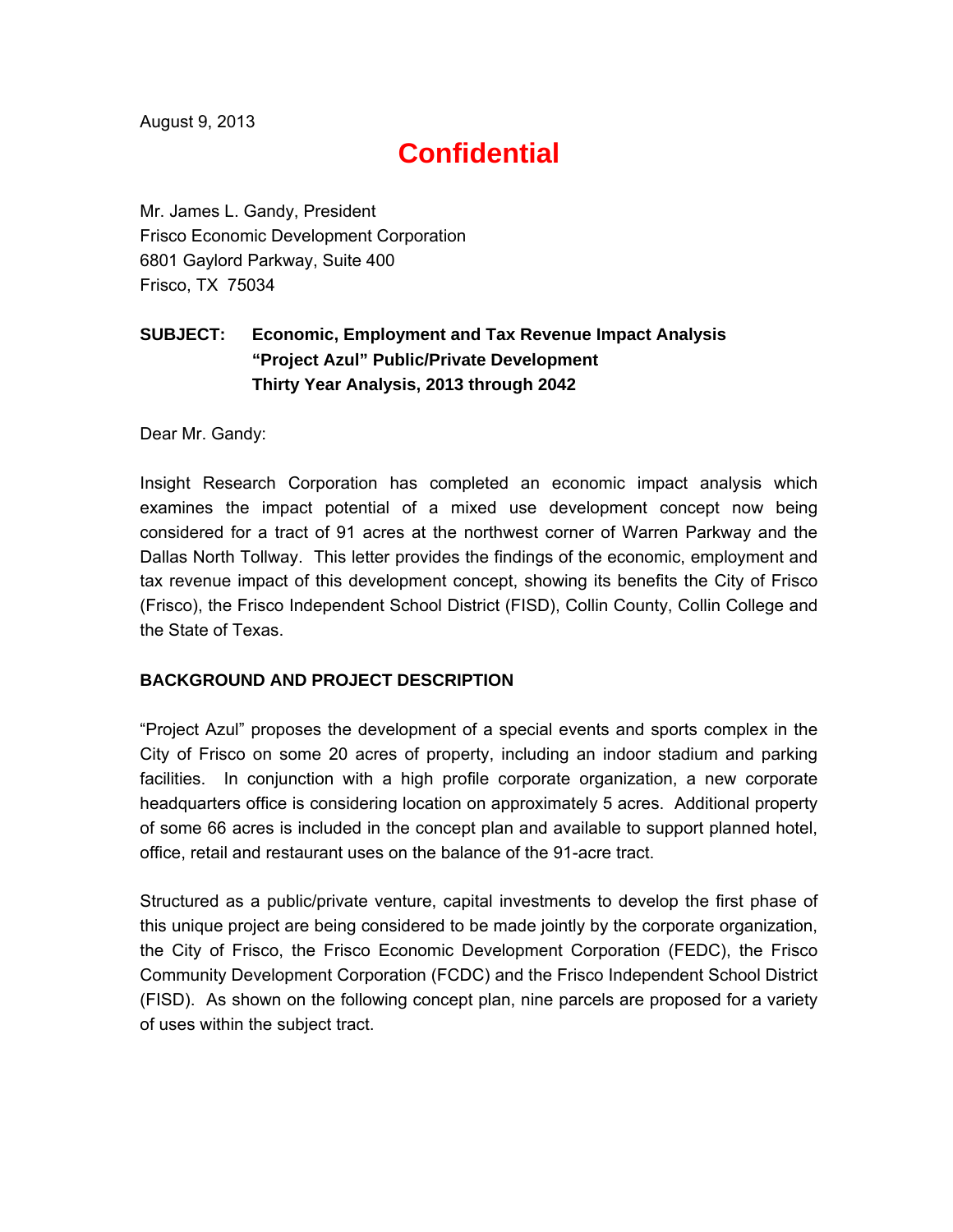## **Concept Plan for Project Azul Sports Complex (Parcels 1 & 2), Corporate Headquarters (Parcel 6) Mixed Use Development (Parcels 3-5 & 7-9)**



|          | <b>HQ and Joint Use Sports Facilities</b> |          |
|----------|-------------------------------------------|----------|
|          | Parcels 1 & 2 Sports Complex and Stadium  | 20 Acres |
|          | <b>Proposed for TIRZ #1 Expansion</b>     |          |
| Parcel 6 | <b>Headquarters Building</b>              | 5 Acres  |
|          | <b>Proposed for TIRZ#5</b>                |          |

| <b>Other Private Development</b>                                                                   | <b>66 Acres Total</b>                       | <b>Proposed for TIRZ#5</b> |  |  |  |  |  |
|----------------------------------------------------------------------------------------------------|---------------------------------------------|----------------------------|--|--|--|--|--|
| Parcel 3                                                                                           | <b>Office Uses</b>                          | 9 Acres                    |  |  |  |  |  |
| Parcel 4                                                                                           | <b>Retail Uses</b>                          | 5 Acres                    |  |  |  |  |  |
| <b>Parcel 5</b>                                                                                    | <b>Plaza &amp; Restaurants</b>              | 5 Acres                    |  |  |  |  |  |
| <b>Parcel 7</b>                                                                                    | <b>Retail, Office, Select Service Hotel</b> | 10 Acres                   |  |  |  |  |  |
| Parcel 8                                                                                           | <b>Office &amp; Luxury Hotel</b>            | 17 Acres                   |  |  |  |  |  |
| Parcel 9                                                                                           | <b>Retail &amp; Restaurant</b>              | <b>15 Acres</b>            |  |  |  |  |  |
| Note: An additional 5 acres are available in the current concept plan, which is subject to change. |                                             |                            |  |  |  |  |  |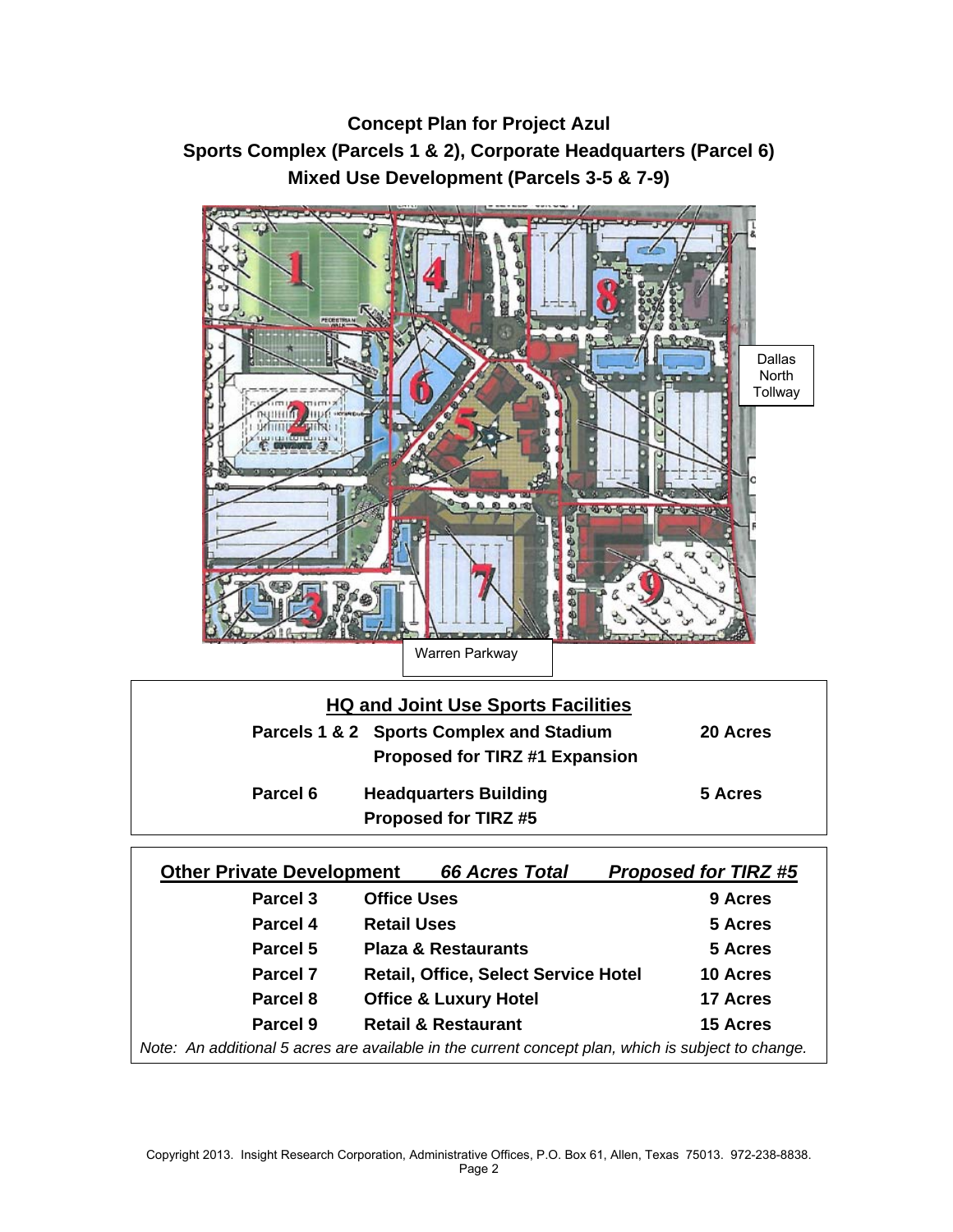With rapid growth in the area, the Frisco Independent School District continues to add new schools. To optimize use of the special events and sports complex, plans also include joint use of the indoor stadium by the FISD for activities such as football games and other sporting events, special events and graduations, including those events held on Friday and Saturday nights. Joint use of these new facilities is expected to save substantial capital costs for the FISD by offsetting independent stadium construction and maintenance requirements for FISD schools.

#### **Financing Approach – TIRZ #1 and TIRZ #5:**

It is proposed that the publically owned special events complex, indoor stadium and structured parking be included through an expansion of the existing Frisco Bridges TIRZ #1, using about 20 acres of the available 91 acres.

Other private sector development of the balance of the property is proposed for inclusion in a new TIRZ #5, including the corporate office headquarters, which will be privately owned and taxable once it is completed and occupied. Additional taxable components within the mixed-uses of Project Azul are planned to include offices, retail, restaurants and hotels. Substantial interest has already been expressed in the site's available parcels by the real estate brokerage community.

#### ► *TIRZ #1 – Special Events and Sports Complex*

As noted, the Project Azul concept plan currently envisions a new sports complex on Parcels 1 and 2 to include an indoor stadium with seating for at least 12,000 visitors, and a parking structure for 2,000 vehicles.

The stadium, parking facilities and corporate headquarters would be constructed in 2014 and 2015, with occupancy expected for 2016. Capital investment for these facilities is expected to be approximately \$90 million.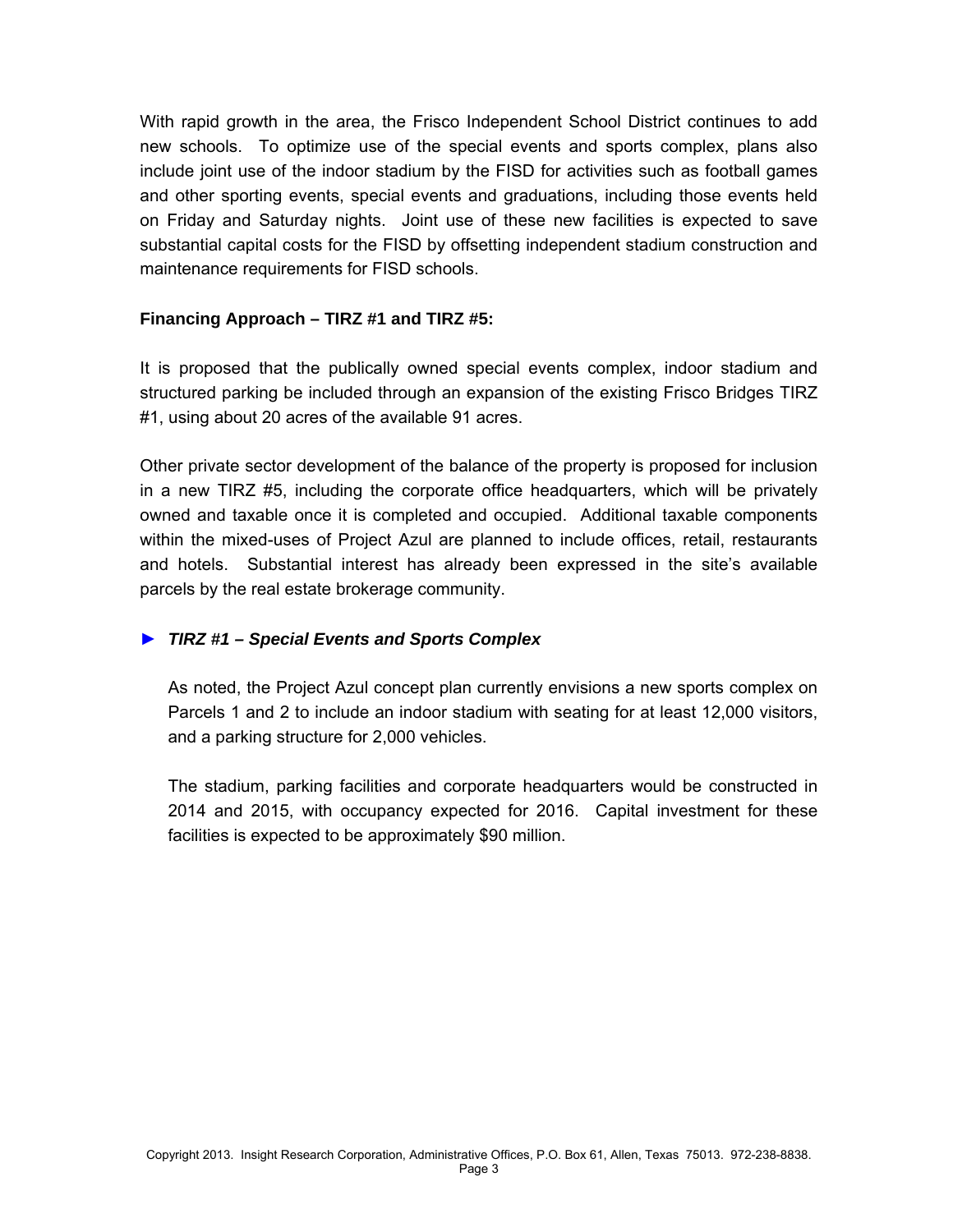#### *TIRZ #5 – New Infrastructure Financing*

A new TIRZ is planned for infrastructure financing of the balance of the 71 acres of this tract, which will include the 5-acre corporate headquarters site on Parcel 6. Additional development would occur on Parcels 3, 4, 5, 7, 8 and 9, and is expected to include the following conceptual components:

- *Land Purchases:* The land purchases for new development within in TIRZ #5 will be made over several years as market demand dictates, resulting in new assessed land values based on type of use as each component of the private sector development is constructed.
- *Corporate Headquarters:* A corporate headquarters office building, including its own parking decks, is expected to be constructed at a cost of some \$25 million. Once constructed with FEDC support, this office building will become privately owned and taxable to TIRZ #5.
- *Retail:* The mixed use development is envisioned to a build out 418,000 square feet (sf) of retail stores, including specialty high-end sporting goods stores. At regional construction cost averages, retail development can expect to require capital investments of \$50.2 million for building construction and another \$9.8 million for furniture, fixtures and equipment. At average retail employment per square foot, these stores could be expected to provide employment for some 780 persons in full-time equivalent (FTE) positions and an annual payroll exceeding \$17 million.
- **Restaurants:** Several restaurants are included in the concept plan in the Plaza area and elsewhere in the development. Restaurants could be expected to require \$6.1 million for building construction and another \$3.4 million for furniture, fixtures and equipment. These new restaurants could provide employment for 310 persons as FTE's, yielding an annual payroll of some \$6.8 million.
- *Office:* Considerable interest in office space has been expressed by private companies for space in Project Azul. A total of four office buildings of 200,000 sf each are included in the concept plan, with additional general office included with retail space, as well as an additional 216,000 sf total on the Warren Parkway frontage. A total of 1,140,000 sf in new office space could generate FTE employment for more than 3,200 persons, resulting in additional annual payrolls in Frisco of \$303.5 million.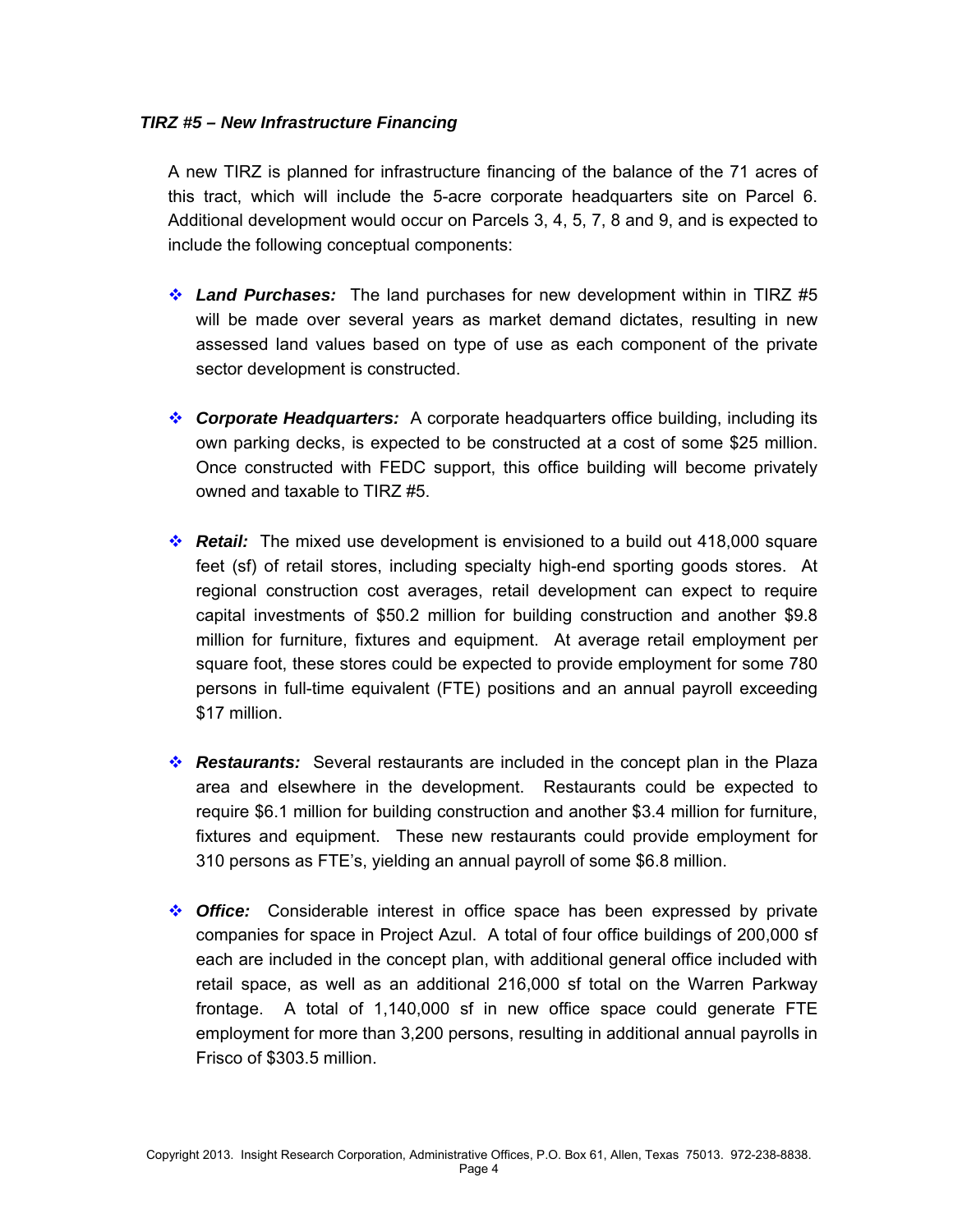- *Hotels:* Two hotels are included in the concept plan, including a 280-room luxury hotel within Parcel 8, as well as a 200-room select service hotel within Parcel 7. At average construction cost estimates for these hotels, a capital investment of more than \$69 million would be expected, plus another \$19.2 million for furniture, fixtures and equipment. These hotels may provide employment for about 250 FTE positions, generating total annual payrolls of \$5.7 million.
- *Parking:* Multiple structured and surface parking facilities are planned within the 91 acres to provide adequate parking for the expected development. Capital investments are estimated to be approximately \$50 million for public and private parking construction.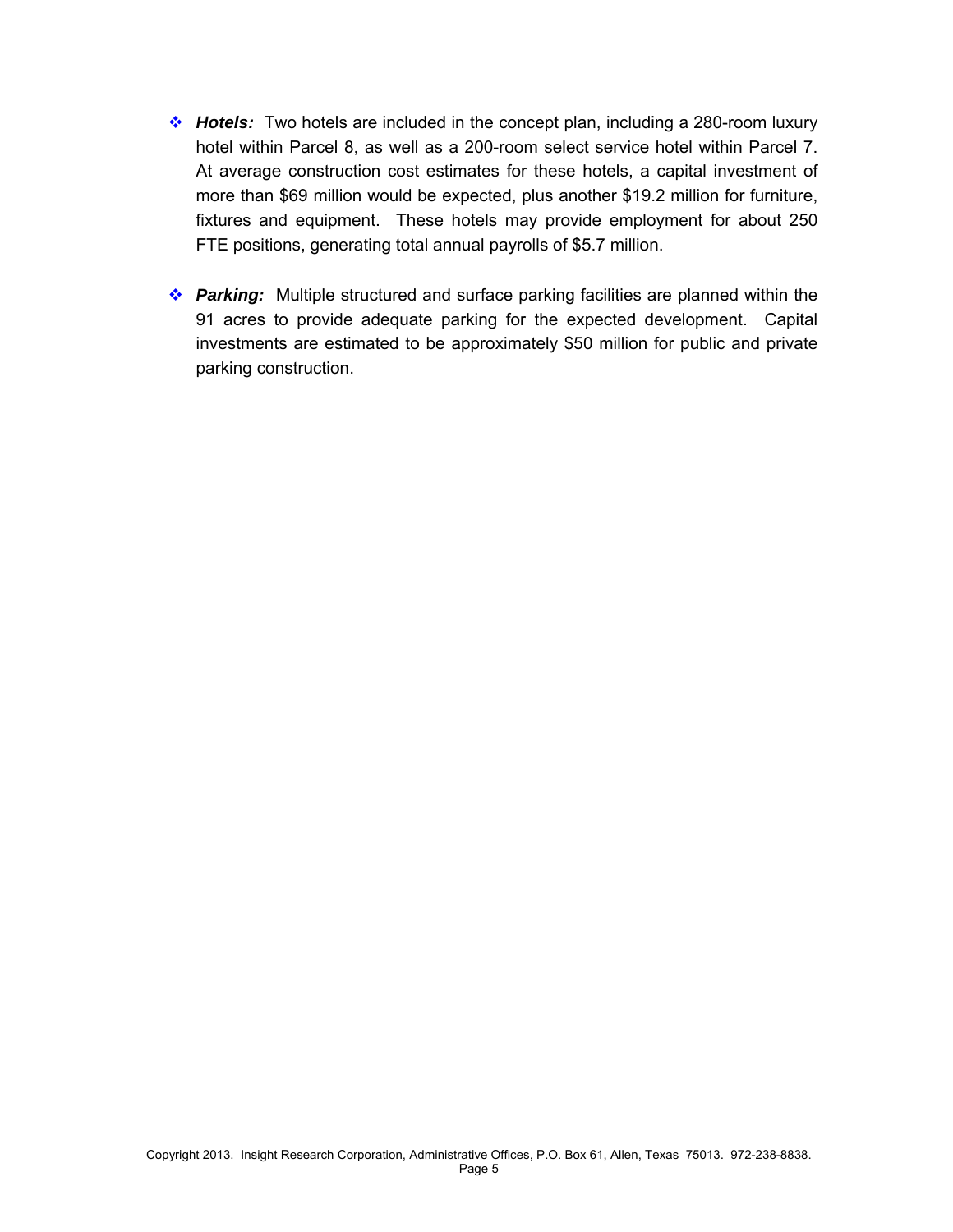#### **FINDINGS**

**\$0 \$100**

**2013 2014 2015**

#### *Economic Impact - 2013 through 2042: \$23.4 Billion*

Economic impact is the benefit to the general economy of the entire Dallas Metropolitan Division (MD), derived using a multiplier series from the U.S. Bureau of Economic Analysis and generally referred to as the "economic ripple effect" of new money in circulation the regional economy.

The economic impact of construction and operation of the development of Project Azul from the 30-year period of study from 2013 through 2042 is expected to be *\$23.4 Billion*. This impact is widely experienced and driven by all areas of construction, payroll, maintenance and operating activities, as noted below:

> *Cumulative Economic Impact 2013 through 2042*

| <b>Total</b>          | \$23.4 Billion |
|-----------------------|----------------|
| Parking               | \$0.1 Billion  |
| <b>Hotels</b>         | \$0.6 Billion  |
| Office                | \$19.0 Billion |
| Restaurant            | \$0.6 Billion  |
| Retail                | \$3.0 Billion  |
| <b>Sports Complex</b> | \$0.1 Billion  |
|                       |                |



**2016 2017 2018 2019 2020 2021 2022 2023 2024 2025 2026 2027 2028 2029 2030 2031 2032 2033 2034 2035 2036 2037 2038 2039 2040 2041 2042**

**Sports Facilities Retail Restaurant Office Hotels Parking**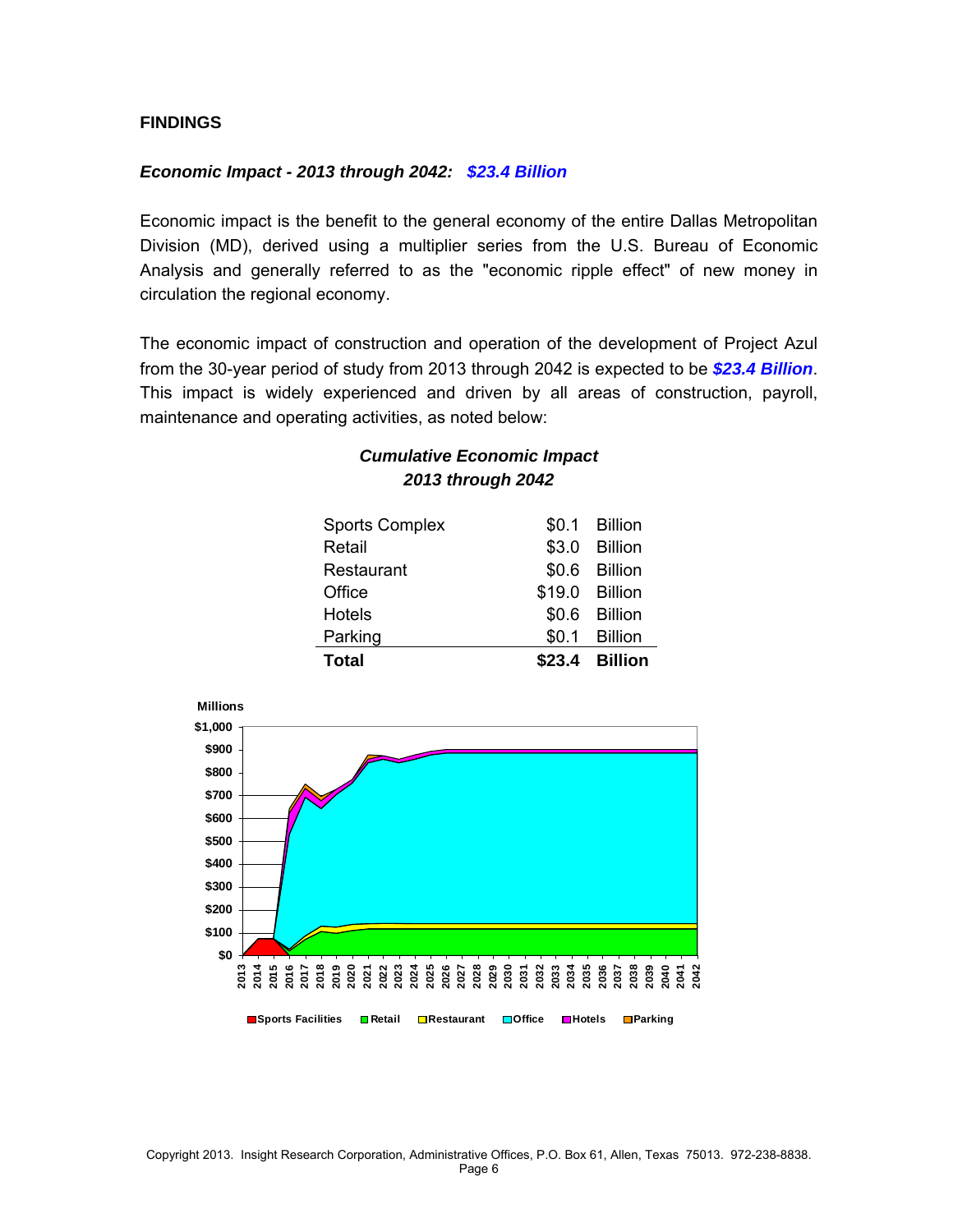

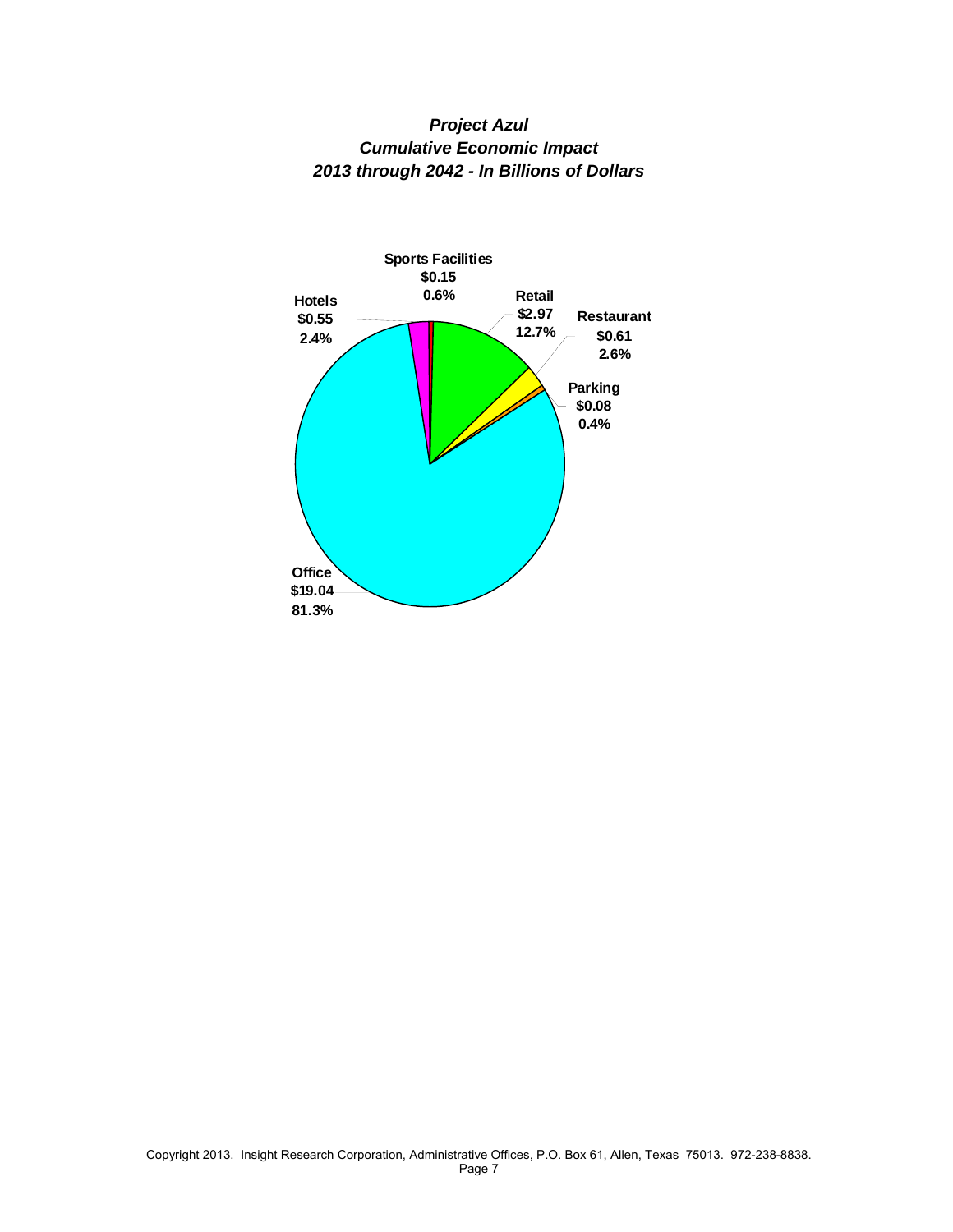#### *Employment Impact - 2013 through 2042: 4,576 new jobs at full development*

At full development, expected by the year 2026, Project Azul employers could provide full time equivalent jobs for more than 4,500 persons.

This analysis includes direct and indirect employment for both construction and operating phases. Direct employment refers to persons located on the 91-acre site and on the payroll of each facility or employer, while indirect employment is generated by the purchase of goods and services by these business entities and their employees.

Like economic impact, indirect employment is also generated by a US BEA industryspecific multiplier for each type of business. While direct FTE jobs will be in Frisco, indirect jobs can occur at any location where the project's employers purchase goods or services.

## *Project Azul Total Direct Employment at 2026*  **4,576 New Jobs in Frisco**

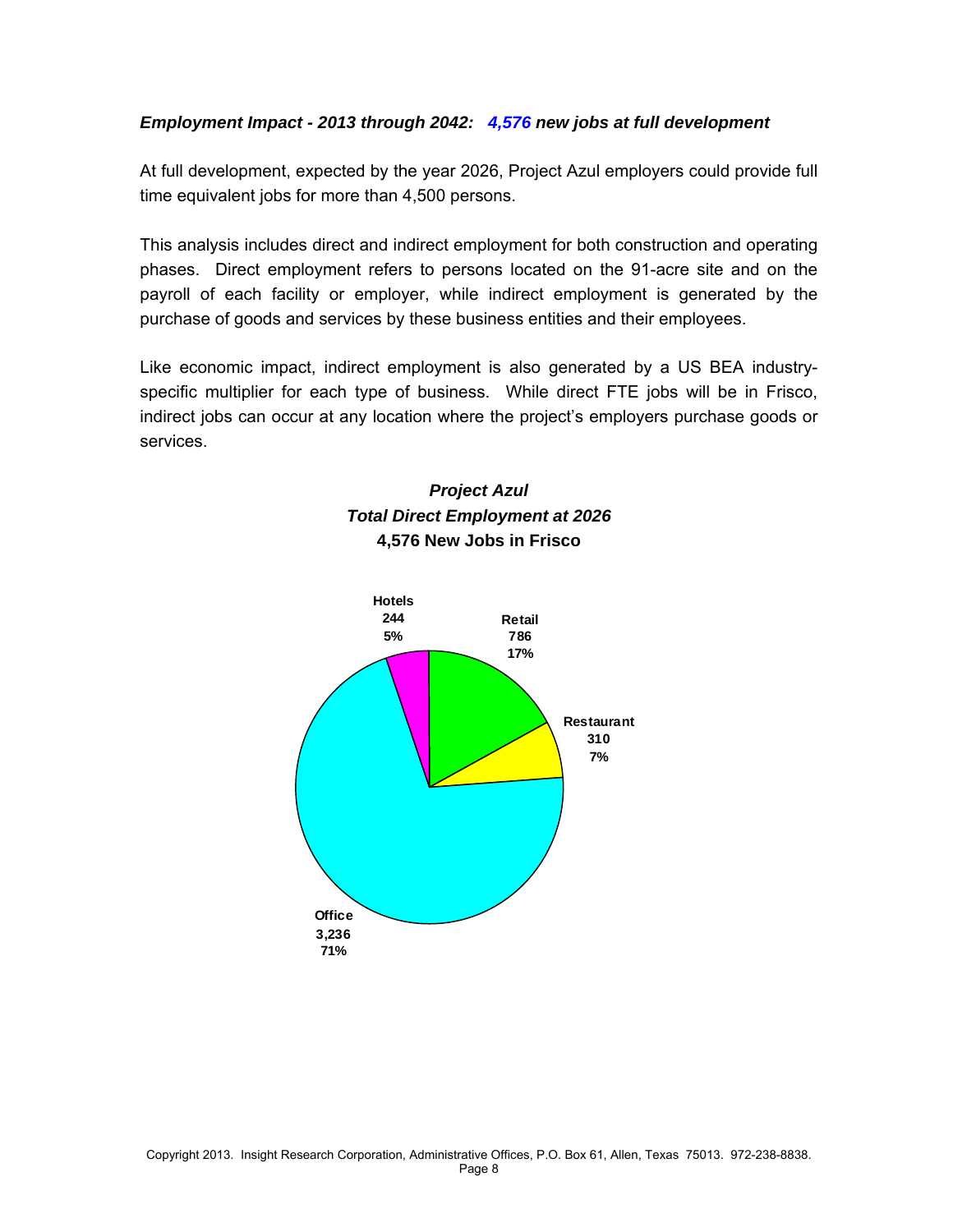Direct and indirect employment is associated with each Project Azul component in the current concept plan, with annual job growth progression illustrated in the graph below:



## *Project Azul Employment Impact Annual Job Growth Progression 2013 through 2042*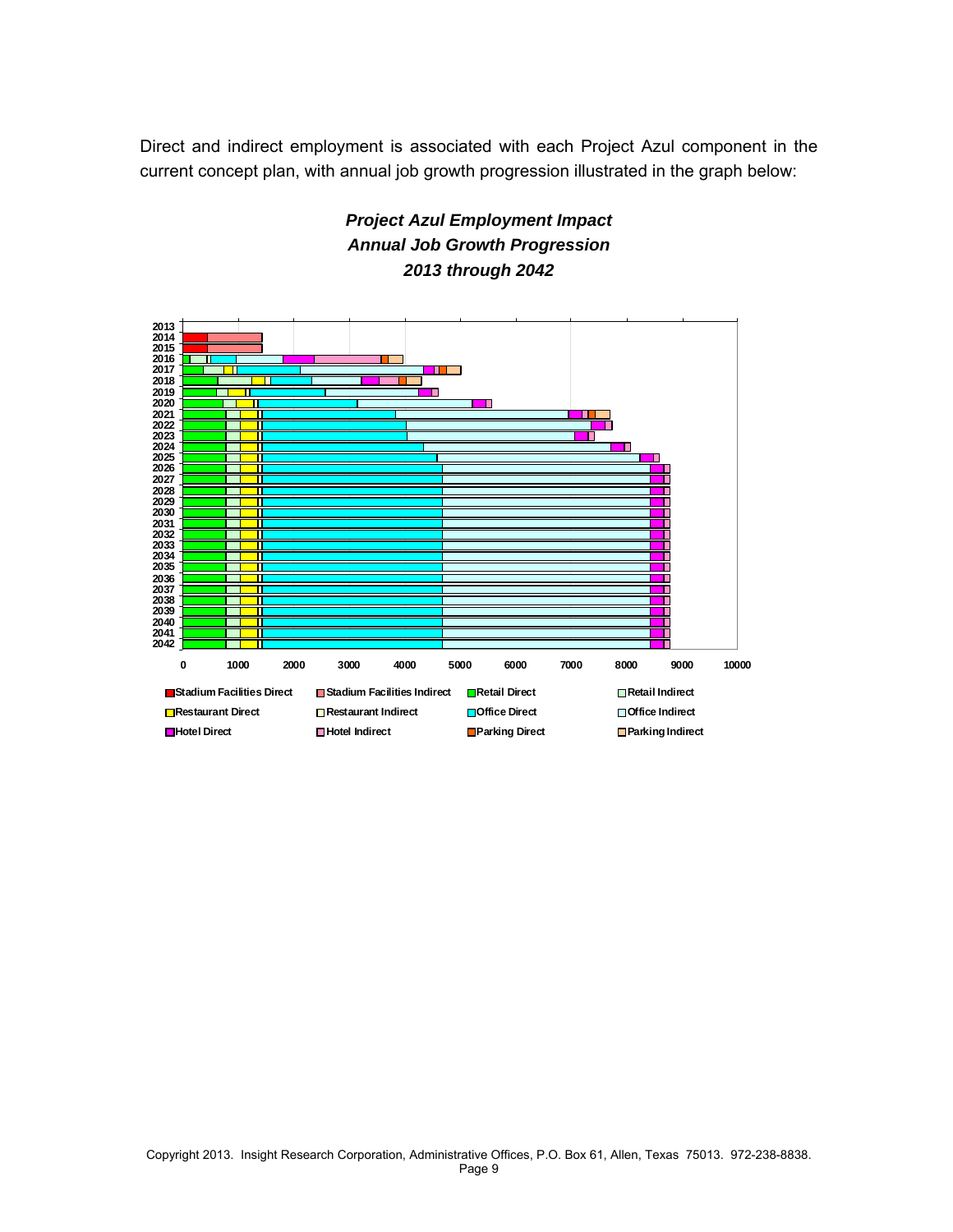#### *Tax Revenue Impact - Cumulative 2013 through 2042: \$1.26 Billion*

Direct tax revenue impact refers to the taxes paid by each business entity located within Project Azul, while indirect taxes are tax benefits to the state and local jurisdictions as a result of employment and other taxable spending. Direct tax revenue streams are considered to be investment-grade, and may be available to financing commitments under certain agreements. Indirect revenue streams are not investment-grade, but reflect the value of potential taxes which can flow to each jurisdiction.

Tax advantages expected from the development of Project Azul are shown as cumulative totals below. Direct and indirect taxes as generated by the development and employment would be expected to yield **\$1.26 Billion** in cumulative tax revenues to the following jurisdictions from 2013 through 2042:



#### *Cumulative Direct and Indirect Taxes, 2013 through 2042*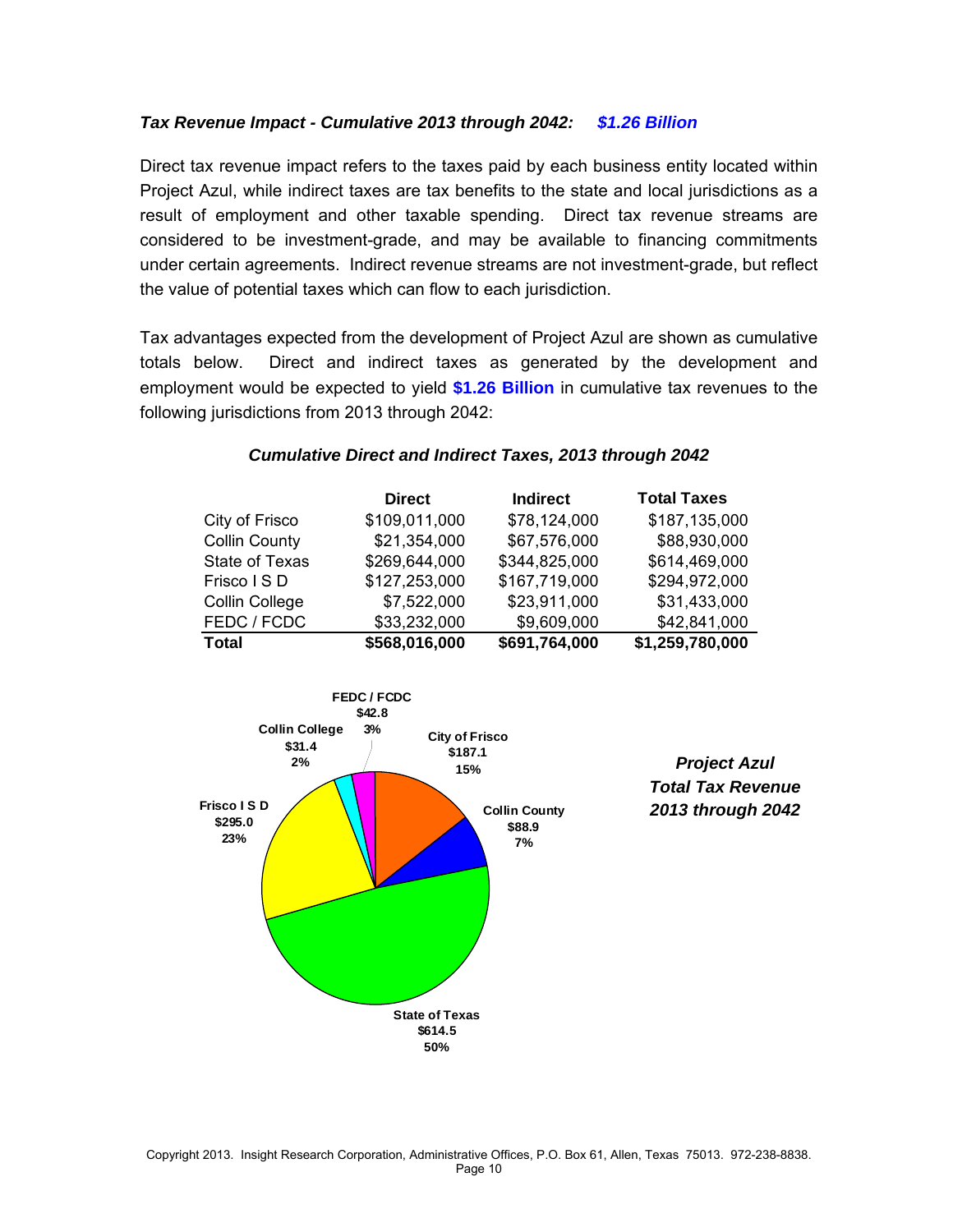#### **METHODOLOGY, DEFINITIONS AND ASSUMPTIONS**

This analysis examines the following types of impact as defined below. Detailed development assumptions used are provided in the Assumptions Appendix immediately following this transmittal letter.

- **1. Economic Impact.** Economic impact is the benefit to the general economy of the entire Dallas region, shown as a multiplier and generally referred to as the "economic ripple effect." This analysis uses Insight Research Corporation's Impact TRAKKER® methodology, incorporating U.S. Bureau of Economic Analysis Regional Input-Output Modeling System (US BEA RIMS II) multipliers specific to Collin County and investment-grade tax revenue protocols for the applicable jurisdictions.
- **2. Direct and Indirect Employment Impact.** This analysis captures direct and indirect employment for both construction and operating activities. Direct employment refers to jobs on-site and on the payroll of each employer in the development, while indirect employment is generated by the first tier purchase of goods and services by these businesses and their employees.
- **3. Direct and Indirect Tax Revenue Impact.** Direct tax revenue impact quantifies the taxes expected to be paid by each component of the development to applicable jurisdictions, while indirect taxes are tax benefits to the state and local jurisdictions as a result of first tier employment and other taxable spending.

As noted, direct tax revenue streams may be available to investment or financing commitments under certain agreements. Indirect revenue streams are not investment-grade, but reflect the "ripple effect" of potential taxes which can flow to each jurisdiction.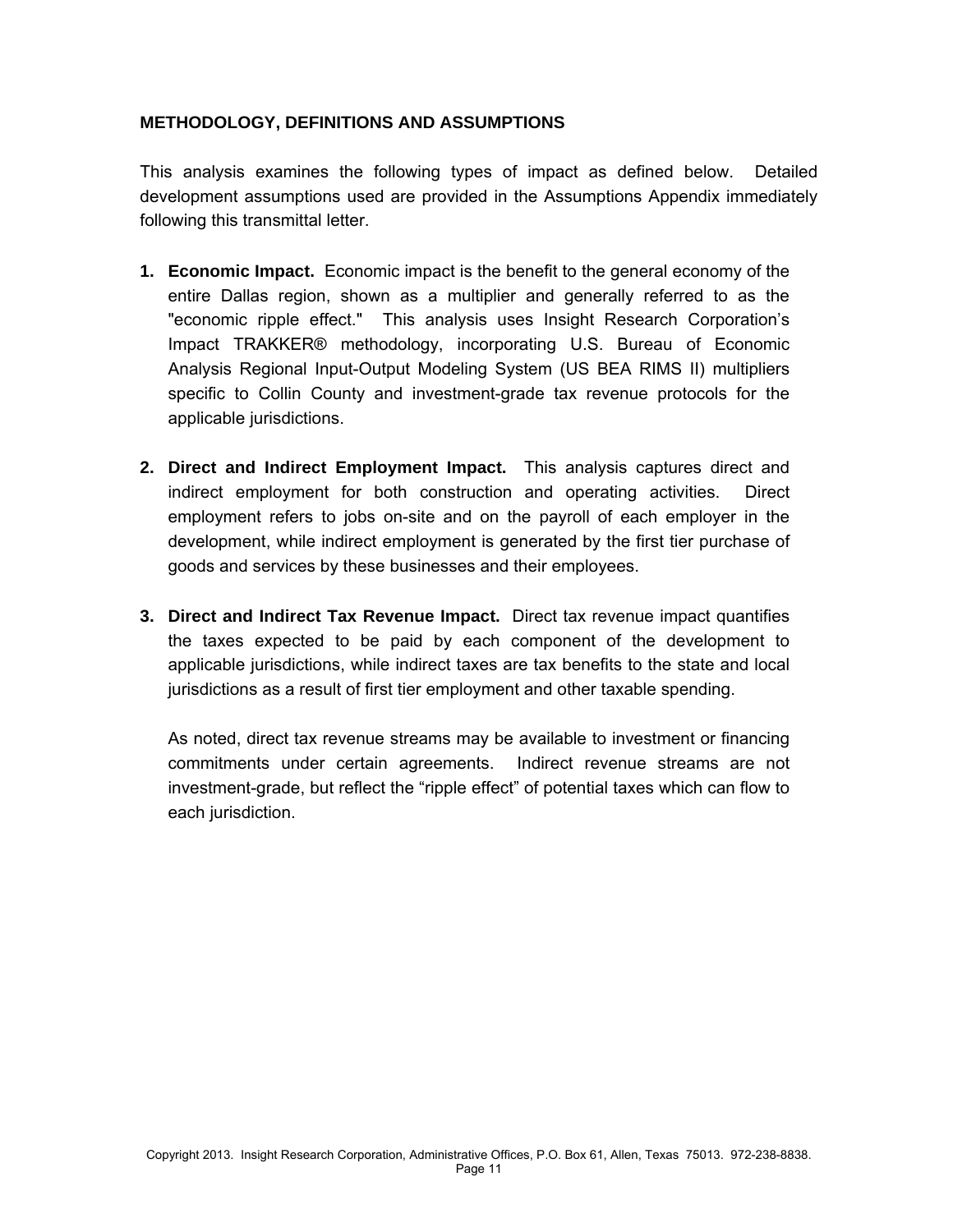#### **LIMITATIONS OF THE ASSUMPTIONS**

- ► Total economic impact of the development extends beyond the Dallas Metropolitan Division (MD) as some purchases are made outside the region.
- ► Employment of any part-time workers has been reduced to "full time equivalent" positions (FTE) using a standard workweek and benefits.
- ► Econometric modeling uses a "constant dollar" analysis, with no property value or tax increases, no depreciation, and no Consumer Price Index (CPI) or Cost of Living Adjustment (COLA) increases assumed.
- ► Assumptions include local point-of-sale on taxable equipment and construction materials.
- ► Tax revenue impact does not include federal income tax or state franchise tax on payrolls or on the activities of the businesses, which may be determined as employer tax match requirements, a tax on annual sales, net profits or book values.
- ► No tax deferrals such as incentives or abatements are included in these calculations.

Flexible econometric models are now in place which may be modified at your request as you evaluate the alternatives for Project Azul. Thank you for the opportunity to be of service. I look forward to our further discussions and may be reached at your convenience at (972) 238-8838.

Sincerely,

Melezibeth Dromes

M. Elizabeth Morris CEO / Chief Economist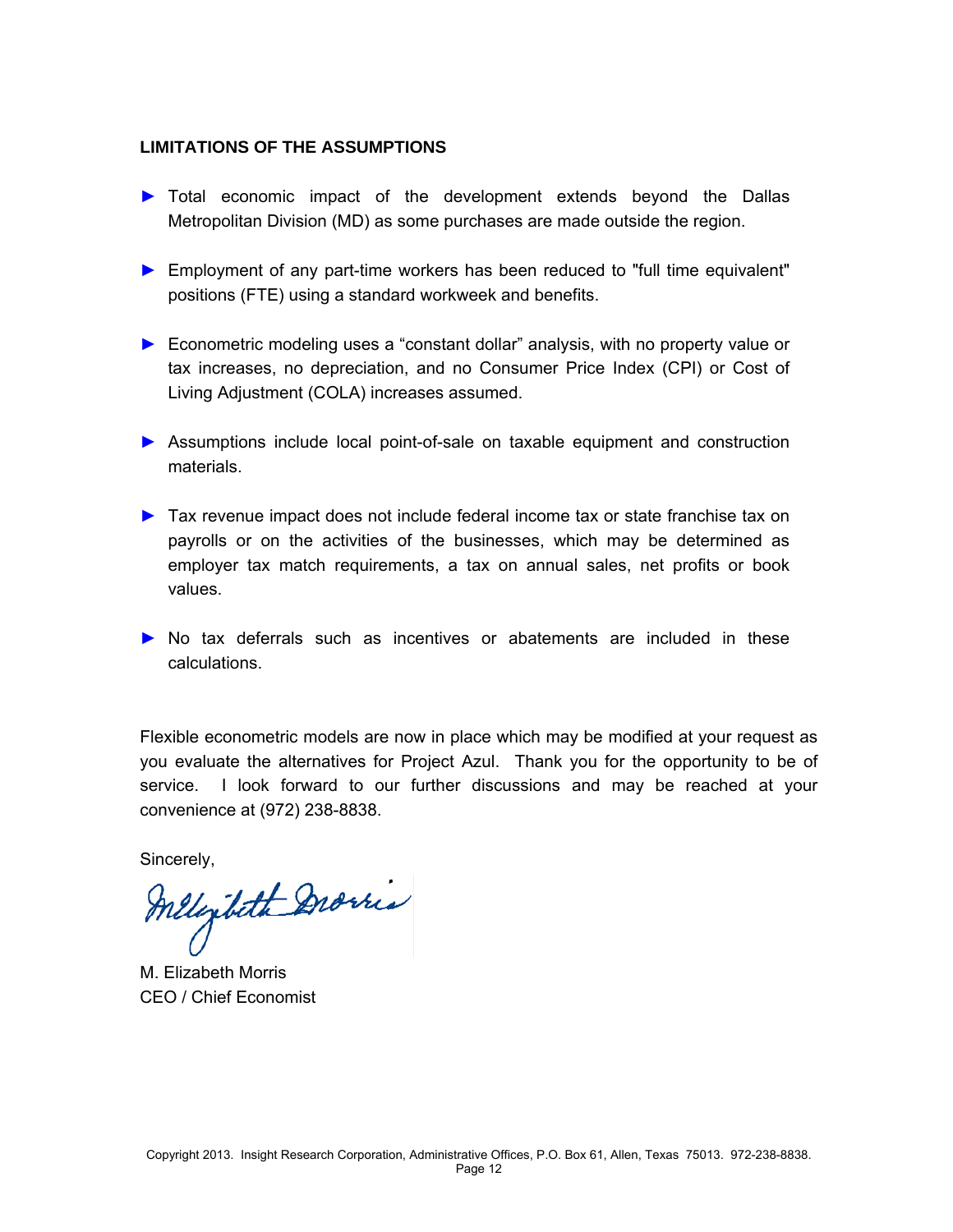## **Appendix: Assumptions Used for Analysis of the Project Azul Concept Plan**

| <b>Applicable Tax Rates</b>            | Page 1 |
|----------------------------------------|--------|
| <b>Construction Timing Assumptions</b> | Page 2 |
| <b>Lease Up Timing Assumptions</b>     | Page 3 |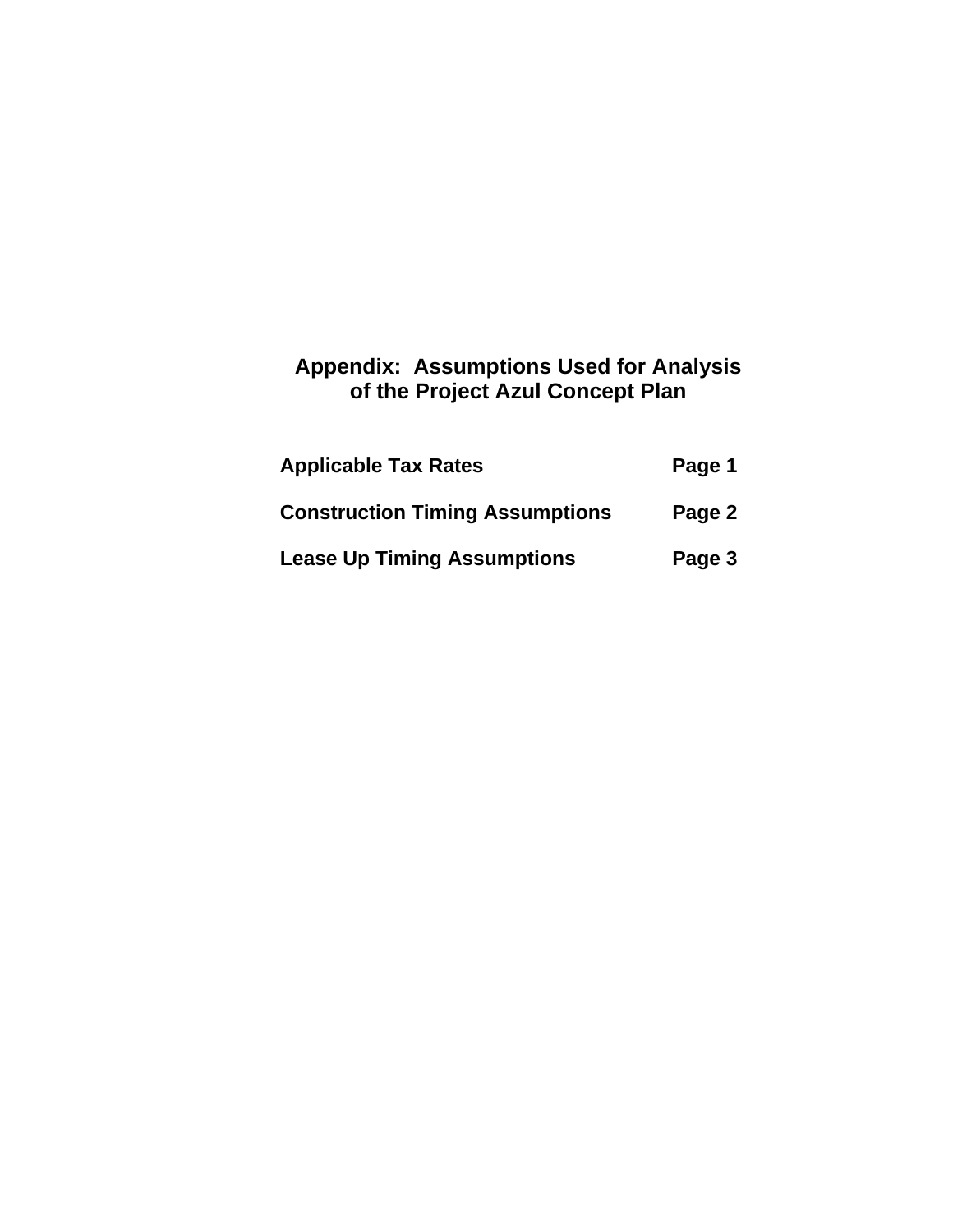# **Project Azul Applicable Tax Structure**

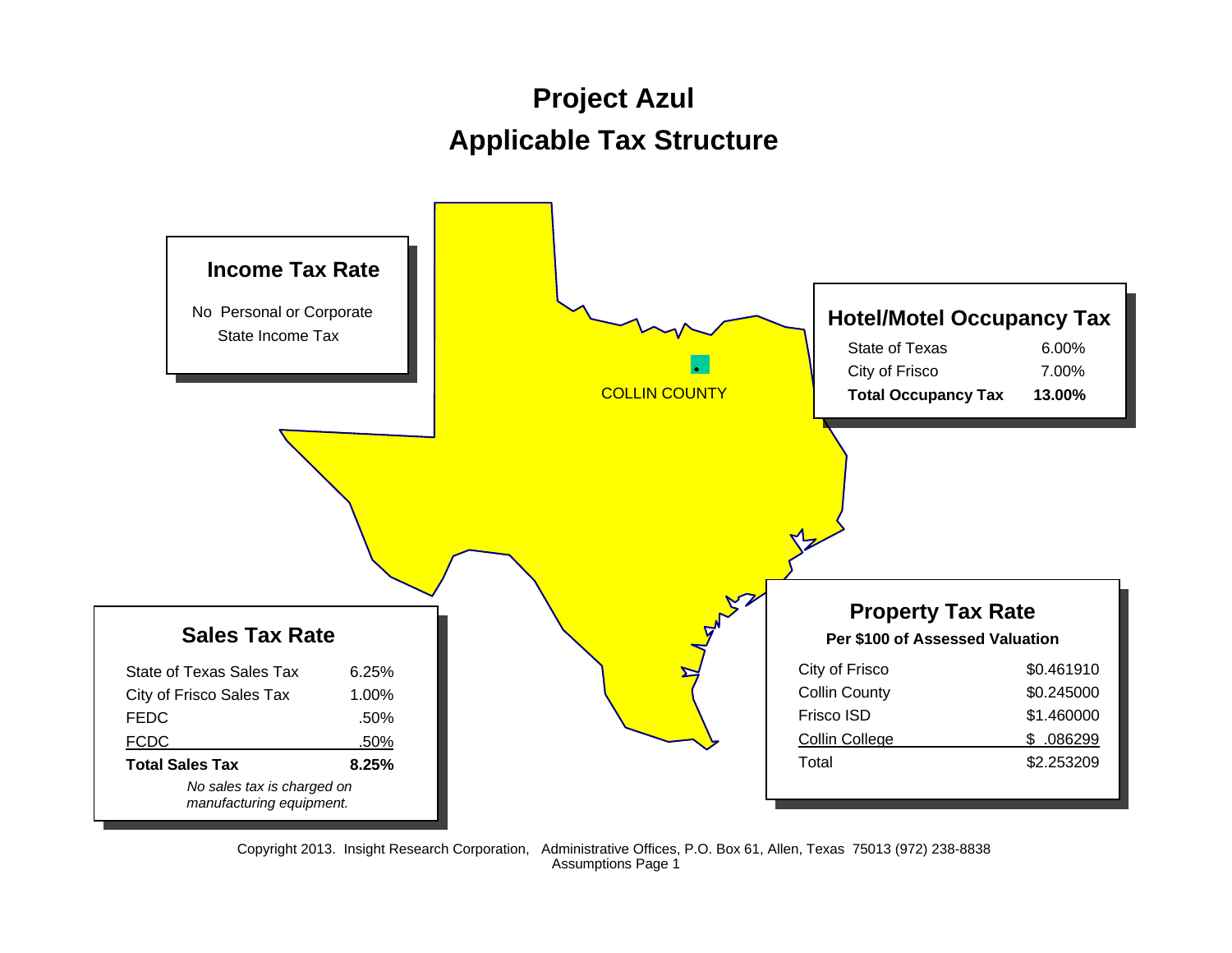### **TIRZ #5 CONSTRUCTION TIMING**

|                                |                                    | 2016    | 2017    | 2018    | 2019   | 2020 | 2021    | 2022    | <b>TOTAL SF</b> |
|--------------------------------|------------------------------------|---------|---------|---------|--------|------|---------|---------|-----------------|
| <b>PARCEL #3 OFFICE</b>        |                                    |         |         |         |        |      |         |         |                 |
|                                | <b>Offices</b>                     | 120,000 | 60,000  |         | 60,000 |      |         |         | 240,000         |
| <b>PARCEL #4 RETAIL</b>        |                                    |         |         |         |        |      |         |         |                 |
|                                | High End Sports Retail             | 110,000 |         |         |        |      |         |         | 110,000         |
|                                | <b>PARCEL #5 RESTAURANTS</b>       |         |         |         |        |      |         |         |                 |
|                                | Plaza Restaurants                  | 22,500  | 15,000  |         |        |      |         |         | 37,500          |
|                                | <b>PARCEL #6 CORPORATE OFFICES</b> |         |         |         |        |      |         |         |                 |
|                                | <b>Corporate Offices</b>           | 100,000 |         |         |        |      |         |         | 100,000         |
|                                | <b>PARCEL #7 RETAIL / HOTEL</b>    |         |         |         |        |      |         |         |                 |
|                                | Retail                             |         |         | 90,000  |        |      |         |         | 90,000          |
|                                | Select Service Hotel - (200 Rooms) |         |         | 180,000 |        |      |         |         | 180,000         |
|                                | <b>PARCEL #8 OFFICE / HOTEL</b>    |         |         |         |        |      |         |         |                 |
|                                | <b>Offices</b>                     |         | 500,000 |         |        |      | 200,000 | 200,000 | 900,000         |
|                                | Retail                             |         | 62,000  | 72,000  |        |      |         |         | 134,000         |
|                                | Luxury Five Star Hotel (280 Rooms) | 220,000 |         |         |        |      |         |         | 220,000         |
| <b>PARCEL #9 RETAIL</b>        |                                    |         |         |         |        |      |         |         |                 |
|                                | Retail                             |         | 58,000  | 26,000  |        |      |         |         | 84,000          |
|                                | Restaurant                         |         |         | 13,000  |        |      |         |         | 13,000          |
| <b>TIRZ #5</b><br><b>TOTAL</b> |                                    |         |         |         |        |      |         |         | 2,108,500       |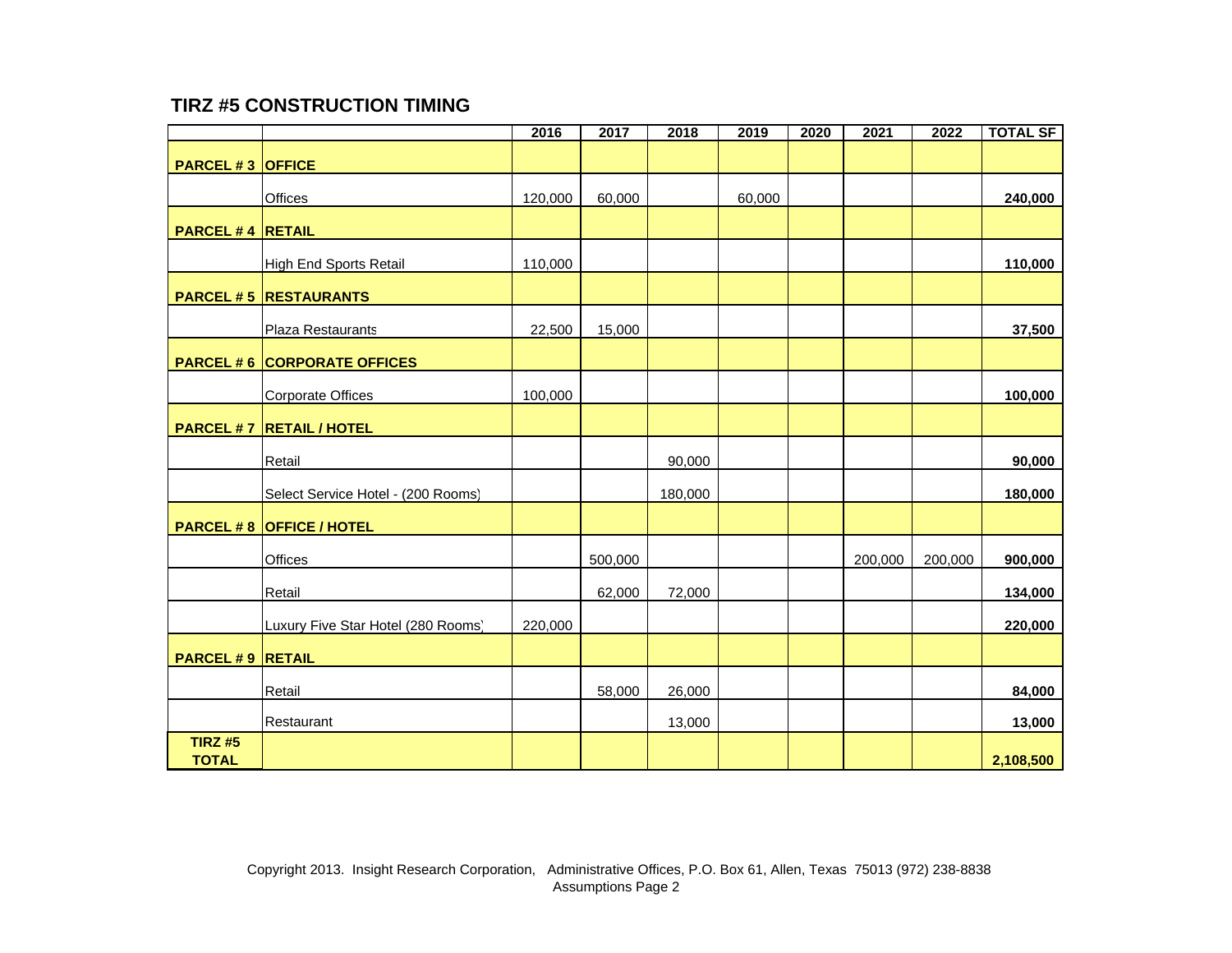#### **TIRZ #5 LEASE UP TIMING**

|                               |                                    | 2016    | 2017    | 2018    | 2019        | 2020         | 2021   | 2022         | 2023    | 2024    | 2025   | 2026   | <b>TOTAL</b><br><b>LEASED</b> |
|-------------------------------|------------------------------------|---------|---------|---------|-------------|--------------|--------|--------------|---------|---------|--------|--------|-------------------------------|
|                               |                                    |         |         |         |             |              |        |              |         |         |        |        |                               |
| <b>PARCEL #3 OFFICE</b>       |                                    |         |         |         |             |              |        |              |         |         |        |        |                               |
|                               | <b>Offices</b>                     |         | 30,000  | 45,000  | 45,000      | 48,000       | 24,000 | 15,000       | 9,000   |         |        |        | 216,000                       |
| <b>PARCEL #4 RETAIL</b>       |                                    |         |         |         |             |              |        |              |         |         |        |        |                               |
|                               | High End Sports Retail             |         | 110,000 |         |             |              |        |              |         |         |        |        | 110,000                       |
|                               | <b>PARCEL #5 RESTAURANTS</b>       |         |         |         |             |              |        |              |         |         |        |        |                               |
|                               | Plaza Restaurants                  |         | 22,500  | 15,000  |             |              |        |              |         |         |        |        | 37,500                        |
|                               | <b>PARCEL #6 CORPORATE OFFICES</b> |         |         |         |             |              |        |              |         |         |        |        |                               |
|                               | Corporate Offices                  | 100,000 |         |         |             |              |        |              |         |         |        |        | 100,000                       |
|                               | <b>PARCEL #7 RETAIL / HOTEL</b>    |         |         |         |             |              |        |              |         |         |        |        |                               |
|                               | Retail                             |         |         |         | 45,000      | 22,500       | 13,500 |              |         |         |        |        | 81,000                        |
|                               | Select Service Hotel - (200 Rooms) |         |         |         | 180,000     |              |        |              |         |         |        |        | 180,000                       |
|                               | <b>PARCEL #8 OFFICE / HOTEL</b>    |         |         |         |             |              |        |              |         |         |        |        |                               |
|                               | <b>Offices</b>                     |         |         | 125,000 | 125,000     | 125,000      | 75,000 | 50,000       | 100,000 | 100,000 | 80,000 | 30,000 | 810,000                       |
|                               | Retail                             |         |         | 31,000  | 51,500      | 27,300       | 10,800 |              |         |         |        |        | 120,600                       |
|                               | Luxury Five Star Hotel (280 Rooms) |         | 220,000 |         |             |              |        |              |         |         |        |        | 220,000                       |
| <b>PARCEL #9 RETAIL</b>       |                                    |         |         |         |             |              |        |              |         |         |        |        |                               |
|                               | Retail                             |         |         | 58,000  | 13,000      | 6,500        | 3,900  |              |         |         |        |        | 81,400                        |
|                               | Restaurant                         |         |         |         | 13,000      |              |        |              |         |         |        |        | 13,000                        |
| <b>TIRZ#5</b><br><b>TOTAL</b> |                                    |         |         |         |             |              |        |              |         |         |        |        | 1,969,500                     |
|                               |                                    |         |         |         |             |              |        |              |         |         |        |        |                               |
|                               | <b>Parking Demand</b>              | 1,238   | 1,744   | 913     | 133         | $\mathbf{0}$ | 444    | 444          |         |         |        |        | 4,916                         |
|                               | <b>Parking Construction</b>        | 1,250   | 1,250   | 1,250   | $\mathbf 0$ | $\bullet$    | 1,250  | $\mathbf{0}$ |         |         |        |        | 5,000                         |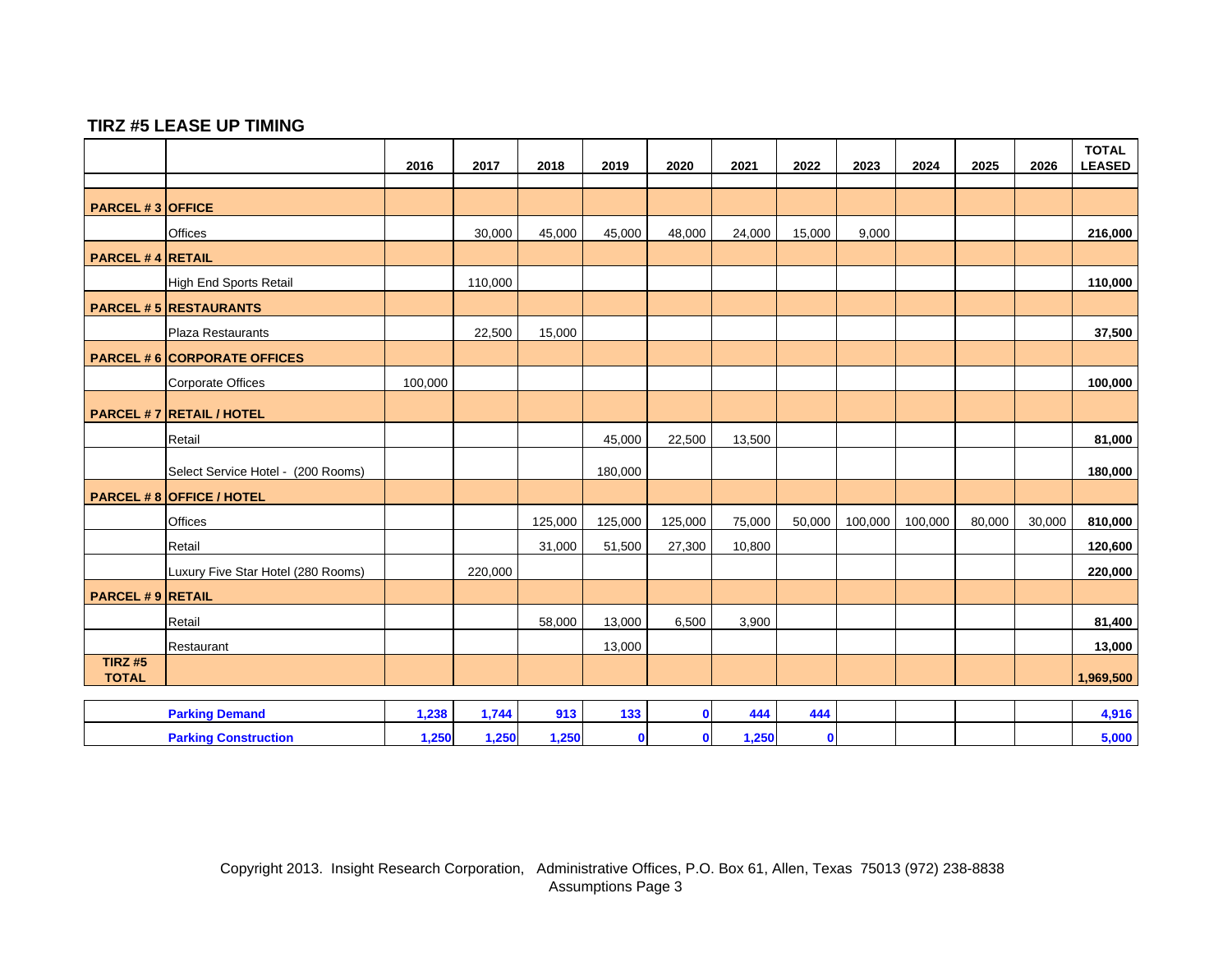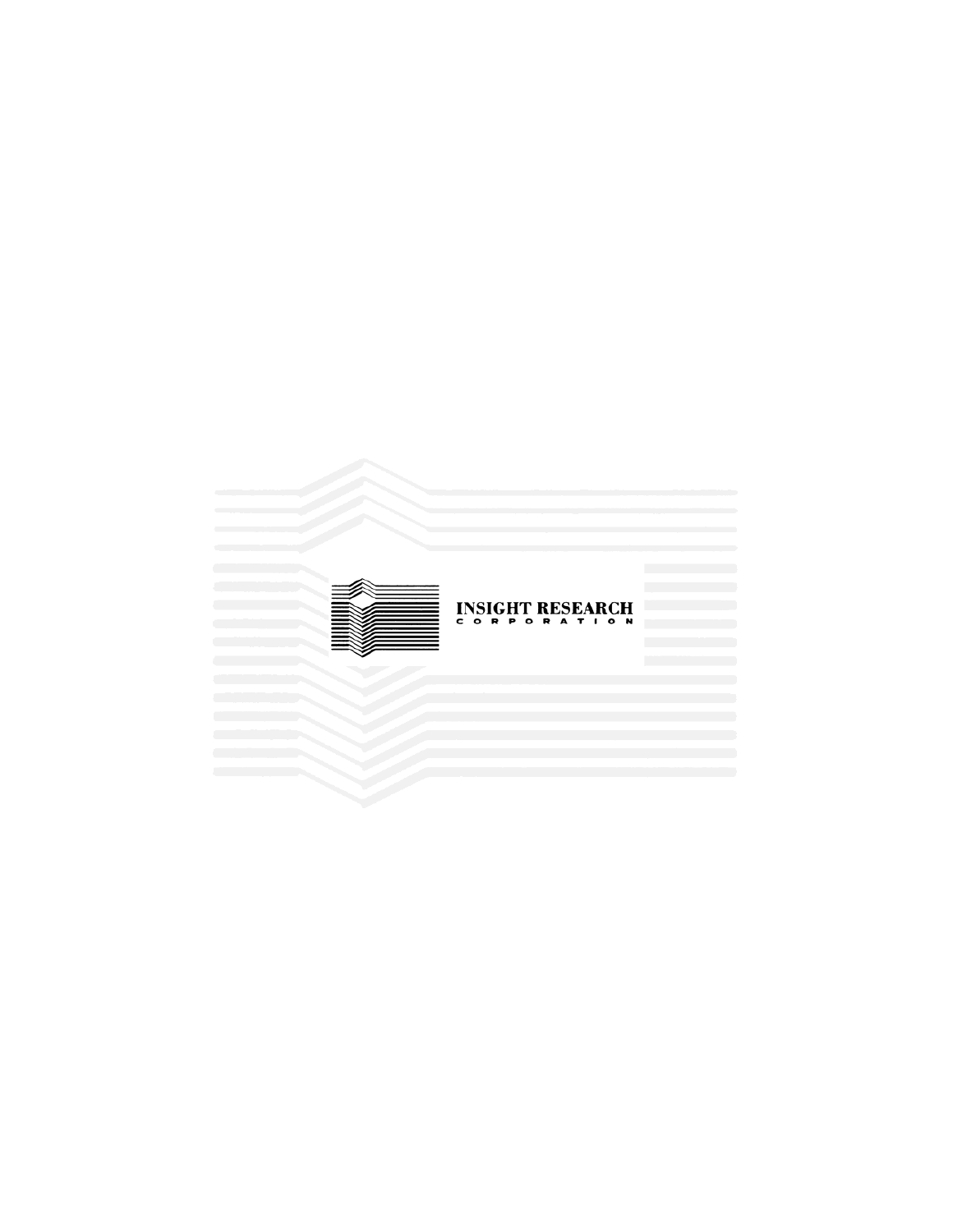# *INSIGHT RESEARCH CORPORATION*

## *Our Mission*

*"Insight Research Corporation clearly defines the economic costs and benefits of project alternatives so that decision makers have fully informed choices."* 

Insight Research Corporation is one of the nation's most respected and recognized economic analysis firms. Founded in 1981, the firm's custom approaches and leading edge methodologies have received wide industry acclaim. Completing assignments in the United States, Canada and Mexico -- in three languages and three currencies -- Insight Research Corporation has a long standing reputation for confidentiality, clarity, accuracy and added value.

Insight Research Corporation is noted for translating complex issues into clear communications for public audiences. To assure the complete objectivity of its work, Insight Research does no incentive negotiations; instead, providing its public and private clients with an independent, third-party statistical research laboratory.

### *Our Practice Areas*

Insight Research Corporation is a proven provider of professional analytical services including:

- ¾ Economic, Employment, and Investment-Grade Tax Revenue Impact Analysis
- ¾ Land Development Simulation Analysis and Public Finance Impact
- ¾ Third Party, Independent Socioeconomic Support for Transportation Improvements
- $\triangleright$  Public Cost-Benefit Analysis
- $\triangleright$  Retail Opportunity Analysis
- ▶ Group Decision-Making Support, Including Business Site Location

All analytical services provided by Insight Research Corporation are confidential and custom-designed to address the specific needs of each client. Insight Research maintains DBE and HUB certifications.

> *"Every day in North America, an Insight Research project is front page news."*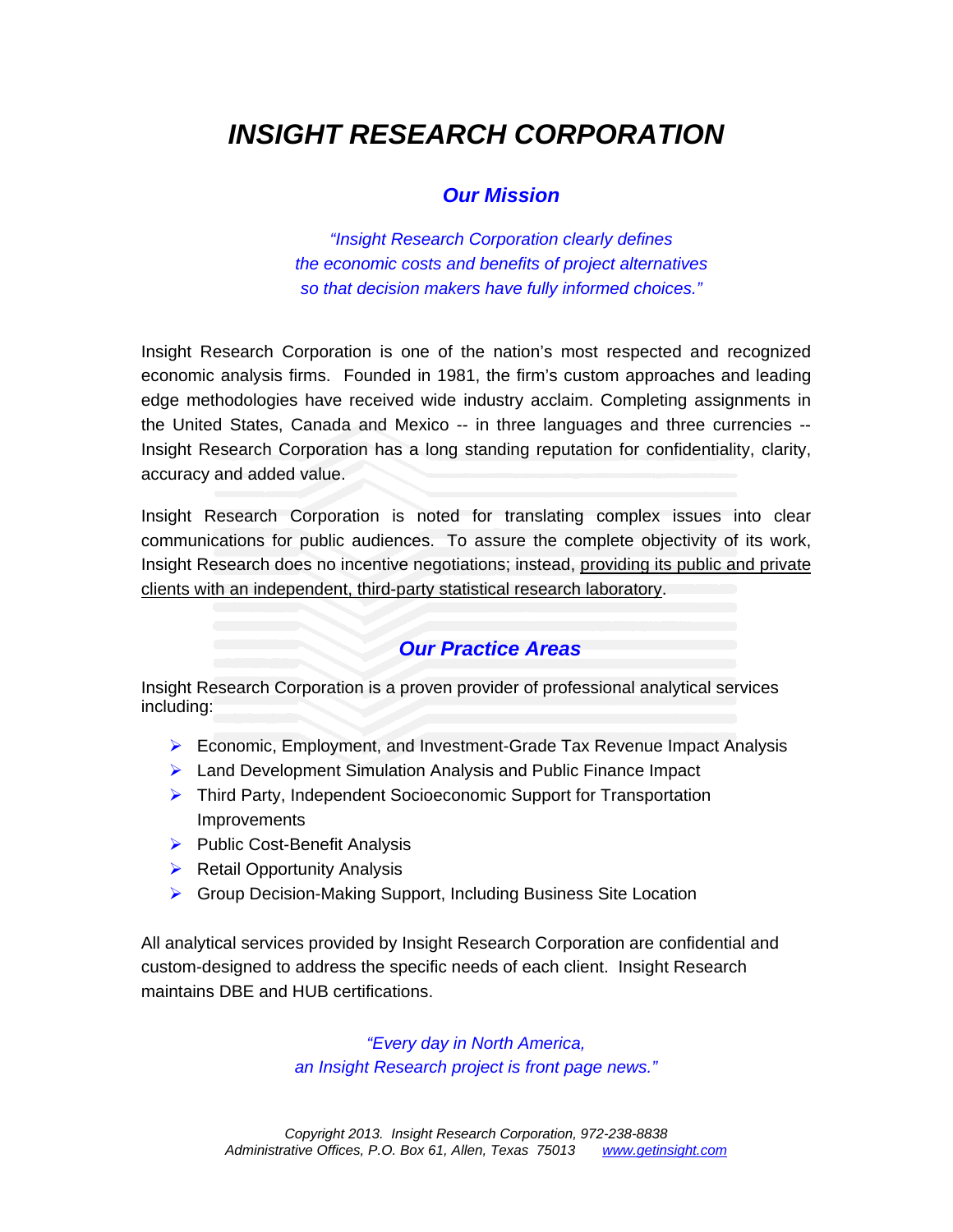## *Impact TRAKKER***®**

## *A Multi-Jurisdictional Analysis of Economic, Employment and Investment-Grade Tax Revenue Impact*

## **"What will the proposed project mean to this community in jobs, new dollars in the economy and tax revenues over time?"**

Insight Research Corporation has refined and improved traditional economic analysis protocols to evaluate the detailed economic, employment and investment-grade tax impacts of public and private capital investments, major projects, transportation alternatives and business site locations and expansions.

Insight Research Corporation's approach employs the methodologies of the US Bureau of Economic Analysis Input-Output Modeling System (RIMS II) and Statistique Canada, the "gold standards" of economic analysis in the United States and Canada respectively.

In addition, Insight's unique approach provides investment-grade tax analysis suitable for taking the transaction to the next financial step in implementation. The **Impact TRAKKER®** has many successful applications for a wide variety of projects in the United States and Canada, including:

- ¾ Supporting special district formation, financing needs and documentation,
- $\triangleright$  Quantifying economic, employment and investment-grade tax impacts of public and private developments to strengthen strategic partnerships
- $\blacktriangleright$  Quantifying the multi-jurisdictional economic, employment and fiscal impact of transportation improvements, assisting jurisdictions in placing bonds and obtaining rightof-way

For information about Insight's **Impact TRAKKER®** services, please contact:

Elizabeth Morris, CEO/Chief Economist Insight Research Corporation Telephone 972-238-8838 Email: [theteam@getinsight.com](mailto:theteam@getinsight.com)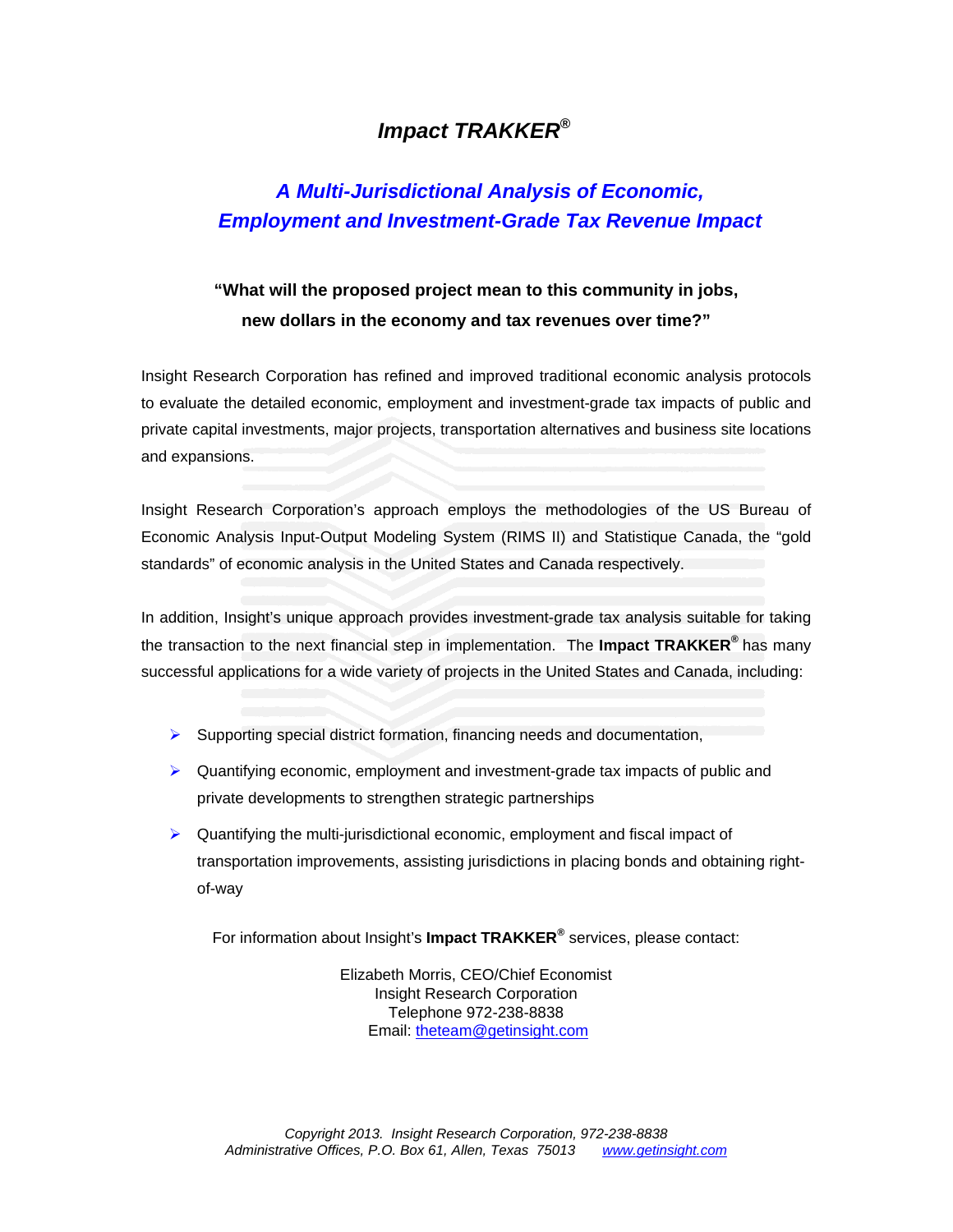## *FlexTRAK DSMTM*

## *Flexible Land Development Simulation Modeling*

## *for Local Governments*

**FlexTRAK DSM<sub>TM</sub>**, an innovate and accurate development simulation modeling process, provides short and long term, risk-free examinations of future zoning, annexation, community and economic development alternatives, helping to answer the key question:

### "Can our city afford its future?"<sub>TM</sub>

**FlexTRAK DSM<sub>TM</sub>** examines a community's future growth and land use options under different development or redevelopment scenarios while simultaneously estimating the financial impacts to the jurisdiction of each alternative.

Applications for the FlexTRAK DSM<sub>TM</sub> flexible land development simulation modeling include:

- $\triangleright$  Examining the city's future operating and capital needs under alternative development scenarios, testing options in a risk-free environment
- $\triangleright$  Forecasting community growth and tax revenues under alternative hypothetical scenarios
- $\triangleright$  Examining the tax revenue outcomes produced from different types of residential and commercial development
- $\triangleright$  Exploring the tax impact of annexation decisions
- $\triangleright$  Quantifying the impact of economic cycles on planning and financial expectations

For further information to meet your community's Development Simulation Modeling needs, please contact:

> Elizabeth Morris, CEO/Chief Economist Insight Research Corporation Telephone 972-238-8838 Email: theteam@getinsight.com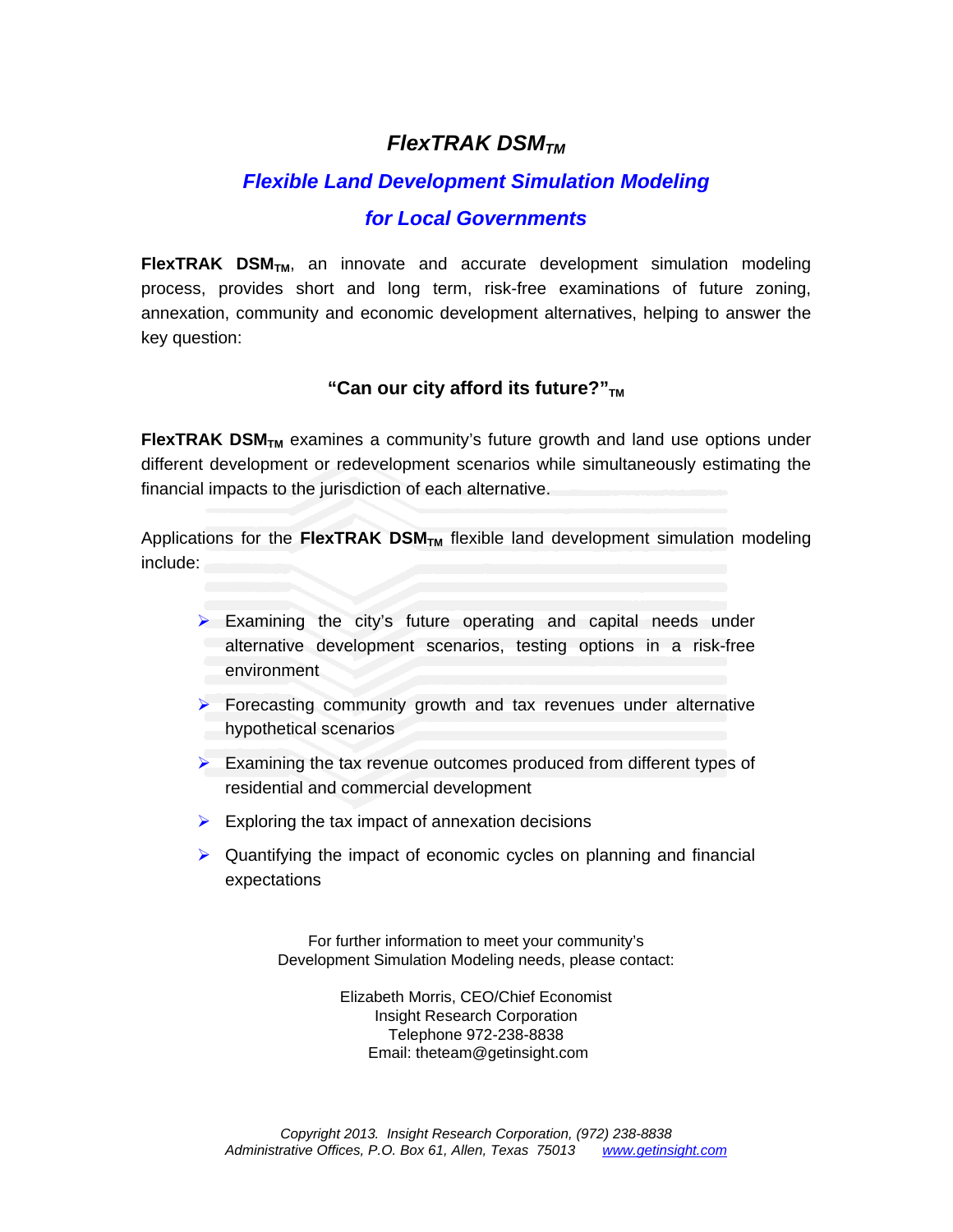## *Economic Analysis Services for the Transportation Industry*

## **Independent Traffic and Revenue Analysis Support**

Insight Research Corporation independently prepares and/or cross checks population and employment forecasts as needed in support of proposed transportation and infrastructure improvements. These studies can be prepared at the precise, small area traffic study zone level for proposed corridors or projects. Insight identifies proposed land development and quantifies population and employment forecasts for a defined study area, and may recommend updates to forecasts used by the region's designated Metropolitan Planning Organization (MPO). As mandated under current Federal Economic Impact Statement requirements (EIS, FEIS, DEIS), these analyses must be prepared by an independent economic professional.

## **Multi-Jurisdictional Analysis of Economic, Employment, Tax Revenue and Cost/Benefit Impact for Transportation Projects**

Insight Research Corporation has special depth in the economic impact analysis of transportation improvements. Insight's advanced modeling capacity captures not only the often cited economic and employment impacts of public design and construction expenditures, but uniquely includes the direct and indirect tax impacts by specific jurisdiction of the following transportation activities:

- ▶ Design and Construction Investments for Alignment Alternatives
- ▶ Right-of-Way Purchase and Reinvestment
- ¾ Estimates of Adjacent Private Development Potential
- ▶ Construction Phase Business Interruption Losses
- ¾ Business Activity Gains Due to Improved Access and Visibility
- $\triangleright$  Impacts of Toll versus Non-Toll Alternatives
- ¾ Lost Opportunity Impacts of "No Action"
- $\triangleright$  Environmental Impacts and Environmental Justice Issues

For further information about transportation project support, please contact:

Elizabeth Morris, CEO/Chief Economist Insight Research Corporation Telephone 972-238-8838 Email: theteam@getinsight.com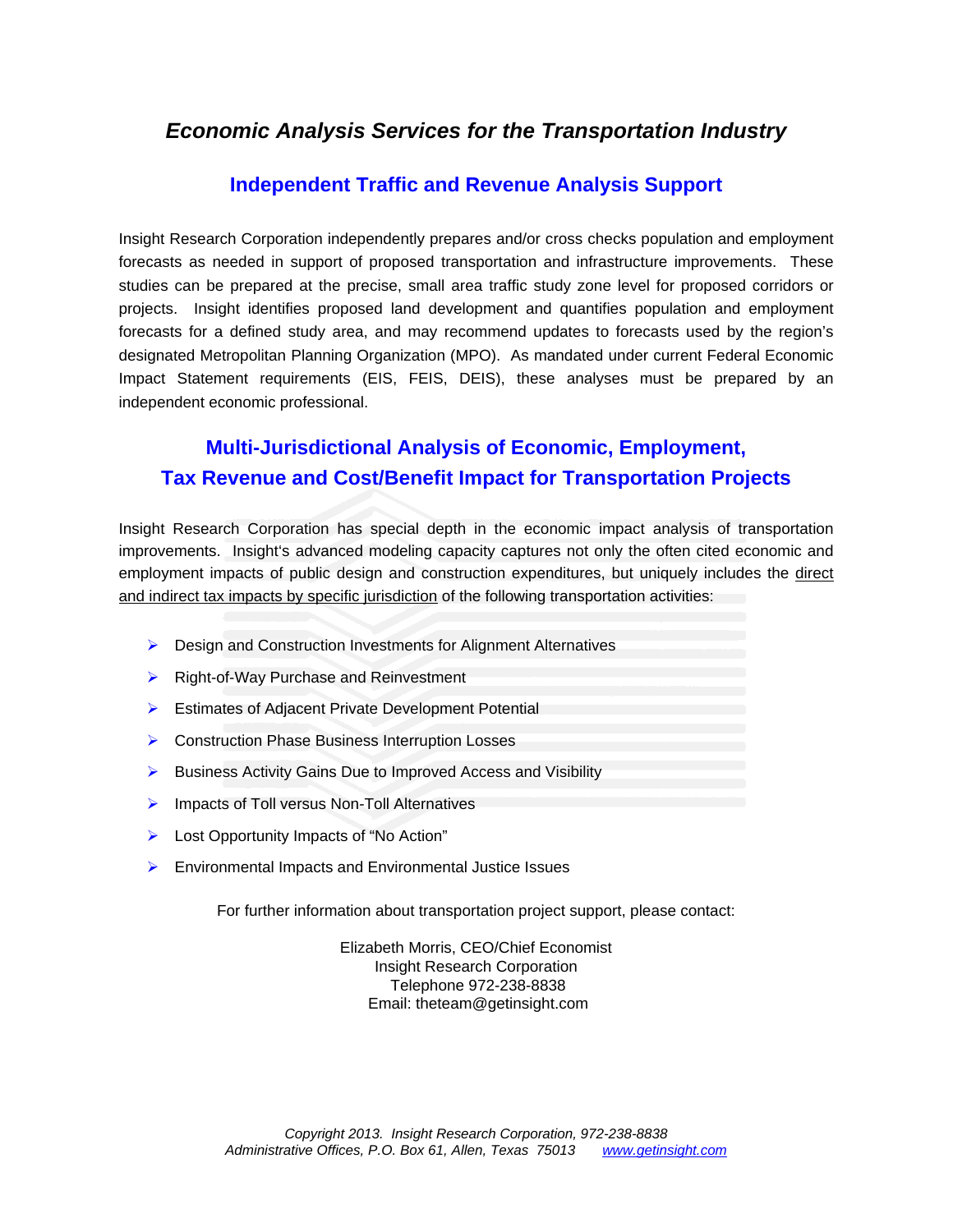## *Economic Analysis Services for the Transportation Industry*

## **Passenger and Freight Rail Infrastructure Support**

Since the firm's inception in 1981, Insight Research Corporation has prepared economic, employment and investment-grade tax revenue impact analyses for improvements to passenger and freight railroad networks.

Passenger Rail Oriented Development Impact Analysis: Insight has experience in quantifying the impacts of this fast-growing development category, including Transit-Oriented Development (TOD) of multiple-use, pedestrian-scale development at passenger rail stations. Two of the most copied and successful of these developments are Mockingbird Station, located in Dallas, Texas on the Dallas Area Rapid Transit (DART) passenger rail line in Dallas and Galatyn Park Station, located in Richardson, Texas, also on the DART line, which continues to be a focal point for additional mixed use development.

Insight has also worked as a subcontractor to major engineering firms in the California High Speed Rail Project and the Trans Texas Corridor conceptual plan, with both projects having freight and passenger use implications.

Freight Rail Improvements: In keeping with "greening" of the logistics industry in North America, rail and multi-modal shipping continues to increase its market share, requiring numerous rail and infrastructure improvements to accommodate state-of-the-art transportation options. Insight assists Class 1 and short line railroads with public communications with regard to needed rail infrastructure, quantifying the economic benefits to answer the question "What's the direct benefit of these rail improvements to our city, our business community and our state?" Taxed as utilities, railroads are subject to specialized tax assessments which vary from state to state. Quantifying these investmentgrade tax benefits of railroads is a highly specialized niche in which Insight Research Corporation has excelled.

Applications for Insight's rail industry impact analysis services include:

- $\triangleright$  Defining regional economic and tax benefits for public communications and financial vehicles
- $\triangleright$  Quantifying the value of rail improvements to passenger and freight mobility
- $\blacktriangleright$  Identifying the employment impact for the region, often by jurisdiction of jobs created
- $\blacktriangleright$  Illustrating regional impact on the business community of passenger or freight rail improvements

For further information about transportation project support, please contact:

Elizabeth Morris, CEO/Chief Economist Insight Research Corporation Telephone 972-238-8838 Email: theteam@getinsight.com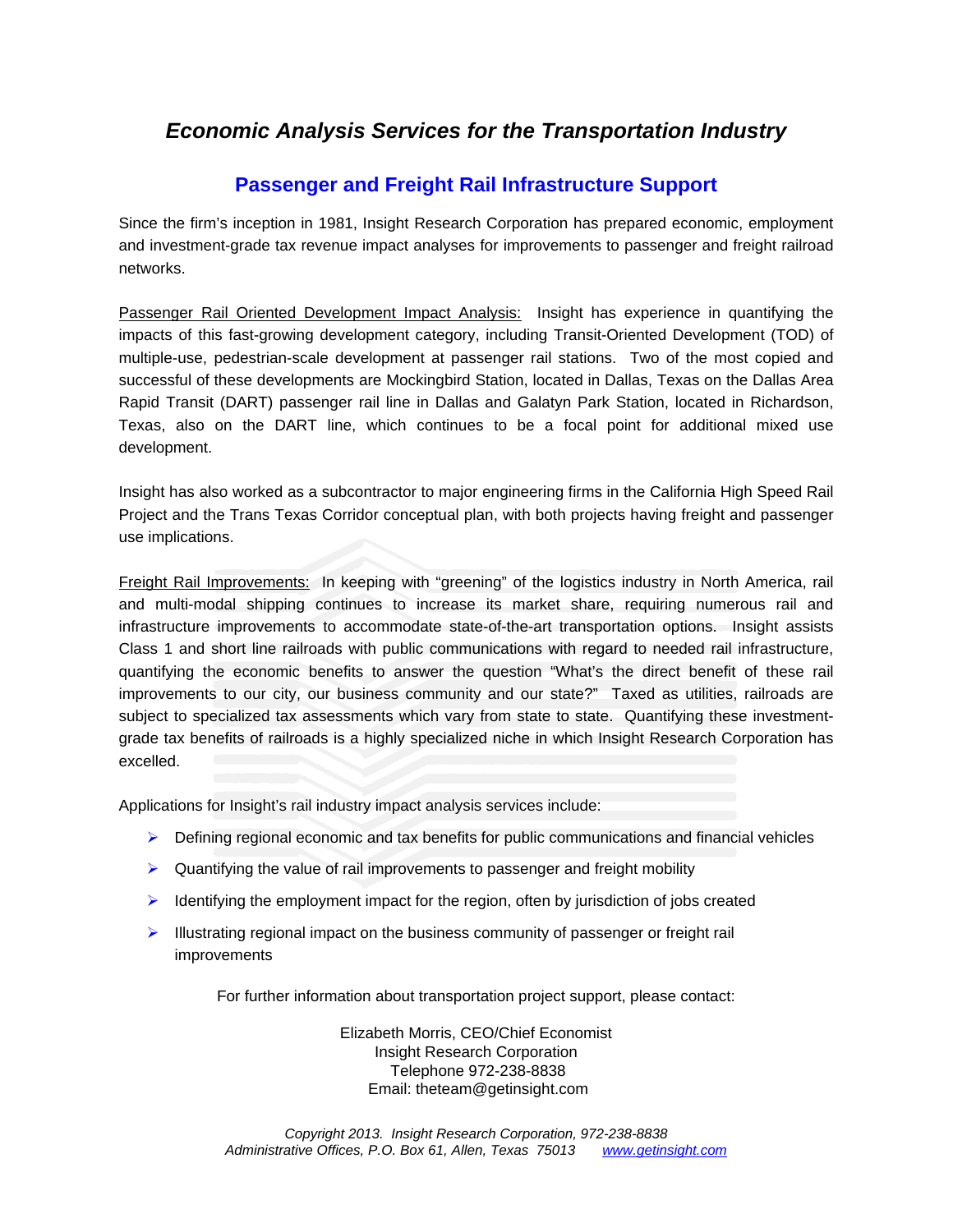## *The ROAN Report***®**

## **"A Diagnostic Analysis of Retail Opportunity"**

The **ROAN Report®** is a breakthrough in retail analysis which measures the gap between retail supply and demand in virtually any custom-designated geographic trade area in the United States or its territories. This diagnostic analysis is designed to answer the questions:

### **"What retail use will be most profitable on this site?" "What is the unmet demand for certain goods and services at this site?"**

The **ROAN Report®** has been refined, calibrated and tested in an applied research environment, and used by Insight Research Corporation's clients in hundreds of retail site evaluations throughout the United States.

The analytical approach of The **ROAN Report®** adds significant value by reducing retail risk and revealing current unmet retail demand across fifteen retail categories. **The ROAN Report®** is unique to the retail industry because, for the first time, both supply and demand information are provided in one cost-effective, timely and completely custom analysis. Included in this report is the following information:

- ¾ Quantification of New or Unmet Retail Potential
- ▶ Supportable Retail Square Footage
- ▶ Sales Tax Revenue Potential
- **▶ Identification of Retail Needs Currently Met**
- $\triangleright$  Population and Income Trends in the Study Area
- ¾ Quantification of New Retail Job Potential

ROAN Report**®** applications include:

- $\triangleright$  Determining optimum size and location of new retail projects
- $\triangleright$  Determining desired tenant mix in new retail developments
- $\triangleright$  Evaluation of probable sales tax and employment outcomes of proposed retail developments

For further information about The ROAN Report**®** , please contact:

Mollie Tully, Director of Statistical Analysis, Insight Research Corporation Telephone 972-238-8838 Email: [theteam@getinsight.com](mailto:theteam@getinsight.com)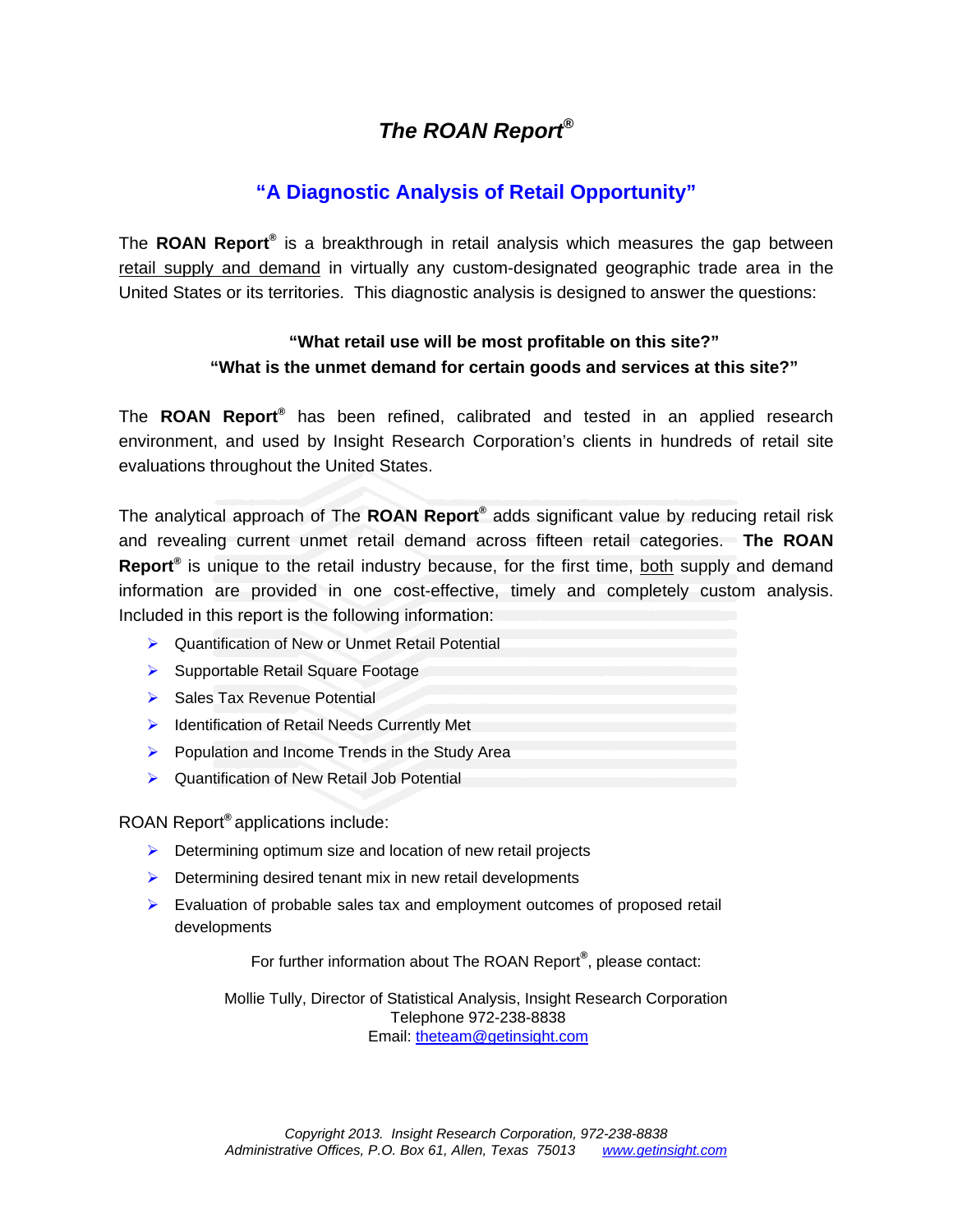## *The FAST TRAKKER***®**

## **"A Cost/Benefit Analysis Breakthrough"**

Two of the most controversial questions facing communities are:

#### **"What kind of incentives can we afford to offer to desirable new businesses?" "When can we expect to get our investment back?"**

Insight Research's *FAST TRAKKER***®** is designed to be used in-house by city or economic development professionals to address the following issues:

- 
- $\triangleright$  Incentives, abatements, grants rebates, infrastructure participation, fee waivers
- ▶ Environmental credits → Utility franchise fees
- 

#### **Costs: Benefits:**

- **Example 3** Public service cost  $\triangleright$  New assessed values
	- $\triangleright$  Real and personal property taxes
	- $\triangleright$  Inventory and sales taxes
	- $\blacktriangleright$  Permit and fee generation
	-
- $\triangleright$  Special tax exemptions  $\triangleright$  Land or special use donations

All financial analyses are prepared by the city or EDC's staff, safeguarding project confidentiality. Methodology is tailored for the jurisdiction's individual tax and incentive structure, as well as for each project opportunity. Comparative results are illustrated by colorful graphics to improve communications for municipal professionals, elected officials and the public.

Insight Research Corporation provides the friendliest, most knowledgeable support services in the industry to assist the user -- by telephone, e-mail or on-site. Support services include annual updates and optional attendance user conferences. Five models of the *FAST TRAKKER***®** are available to accommodate project timeframes and financial variables.

#### *FAST TRAKKER***®** applications include:

- $\triangleright$  Computing the cost-to-benefit relationship of a proposed project
- $\triangleright$  Testing multiple cost options against the potential benefits
- ¾ Evaluating the cost-to-benefit outcomes of incoming development proposals for incentive negotiation For more information on the Fast Trakker**®** , Contact:

Sarah Edquist, Director of Municipal Services, Insight Research Corporation Telephone 972-238-8838 Email: theteam@getinsight.com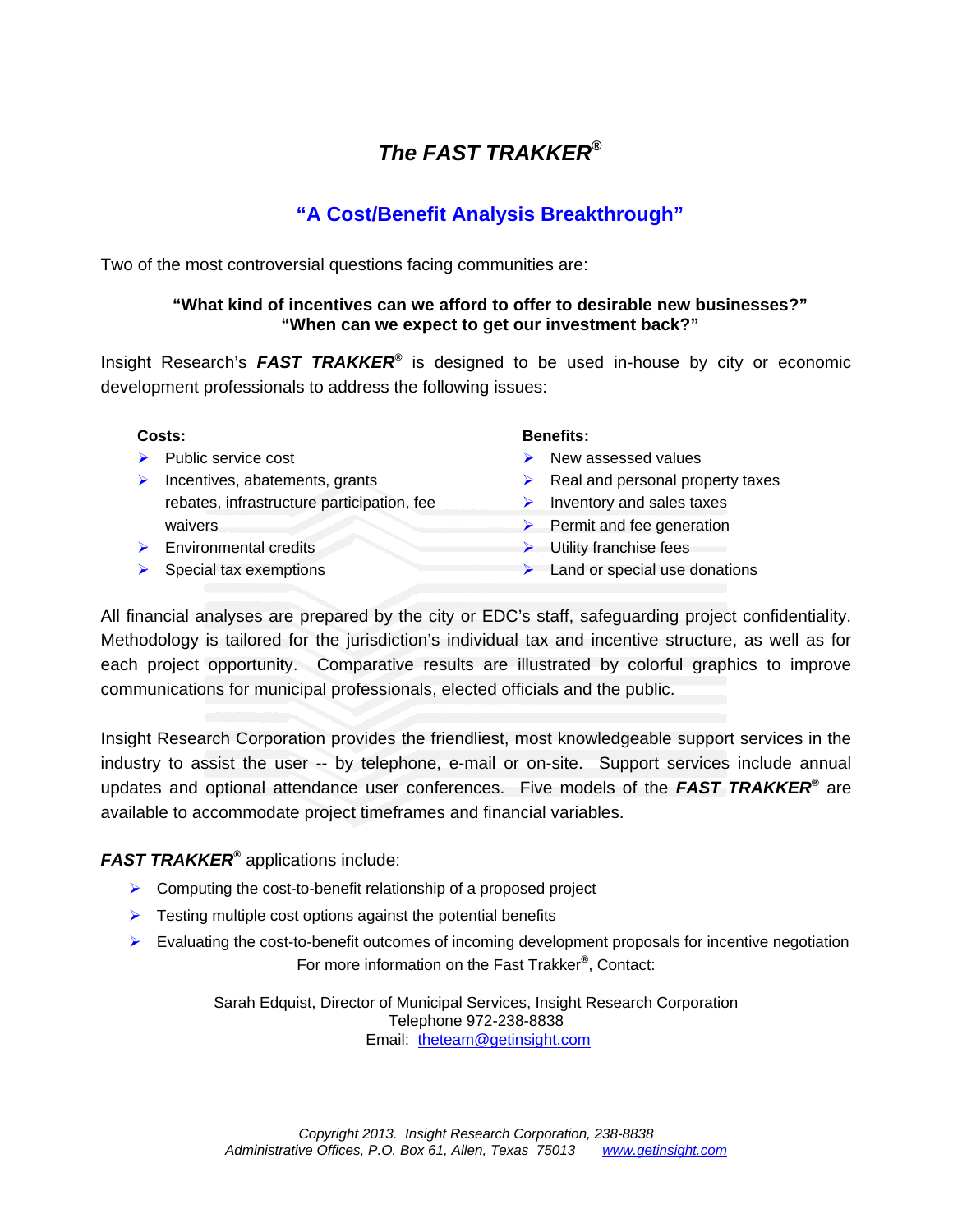## *The Final List***©**

## **"Score, Weight, Rank and Decide"**

The **Final List©** consulting services allow organizations to streamline group decision making by ranking options and defined variables to see which best corresponds with their stated objectives. This methodology may be applied to virtually any type of group decision, but is most frequently employed for business site location searches.

Insight Research Corporation provides support in business location decisions with confidential consulting, research and analytical support for companies of many sizes, particularly those with high growth or specialized labor force concerns. Business location analysis allows a company to define and quantify its relocation or expansion goals, translating those goals into action.

Insight Research Corporation's **Final List©** consulting services provide its clients with the following:

- $\triangleright$  A flexible, extensively tested analytical system for all types of business activities: manufacturing, retail, corporate headquarters, data control centers, call and service centers
- $\triangleright$  On-line, library and data gathering resources for geographically specific business information, skillfully refined to assure "apples-to-apples" site comparisons
- $\triangleright$  Objectivity, experience and confidentiality
- $\triangleright$  Experience in regionally related cost variations
- $\triangleright$  The ability to quantify the "best fit" location for all types of facilities
- $\triangleright$  A tested method to streamline group decisions, accommodating and weighting agreed upon criteria

For further information about comparative business site location analysis, please contact:

Elizabeth Morris, CEO/Chief Economist Insight Research Corporation Telephone 972-238-8838 Email: theteam@getinsight.com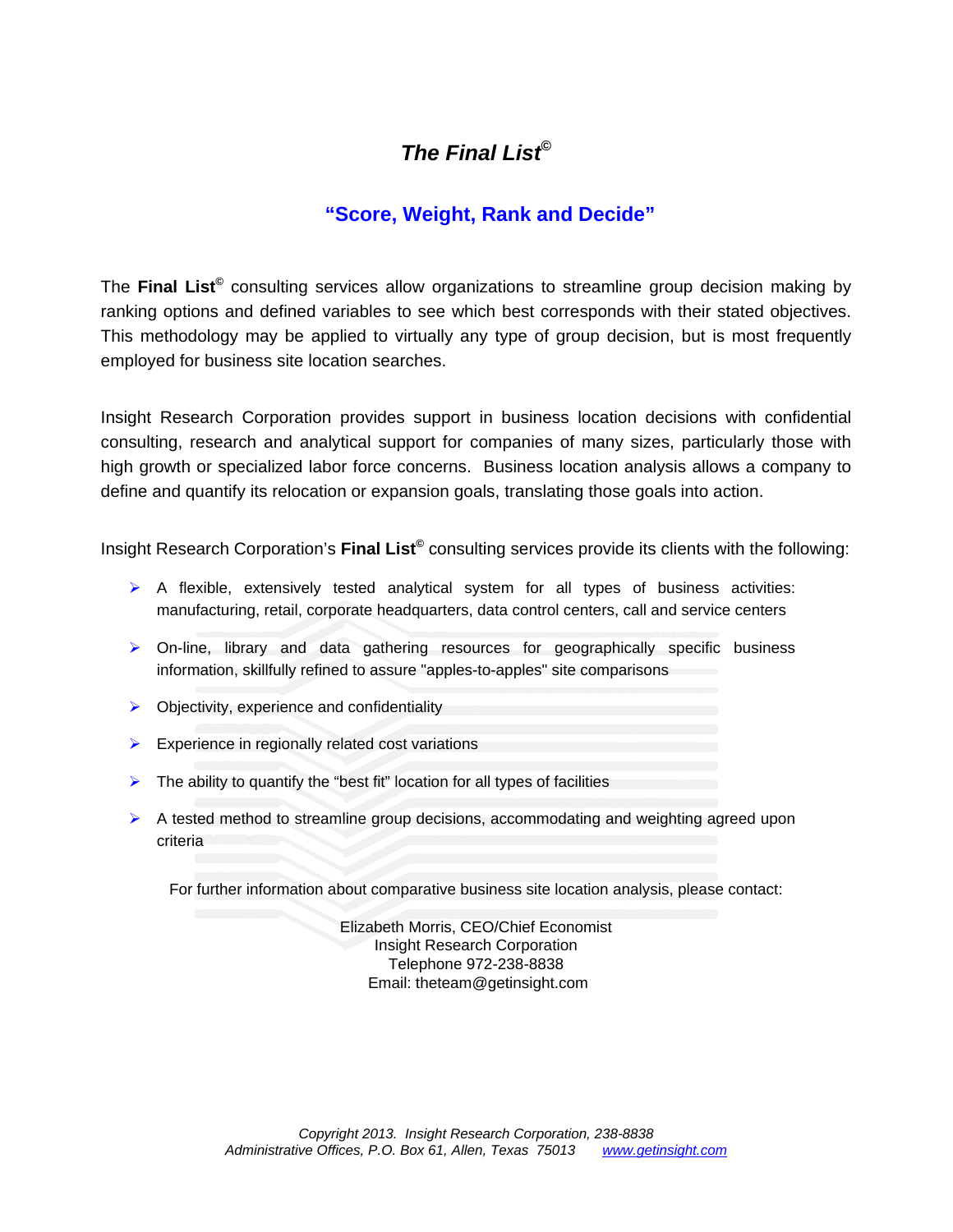## *INSIGHT RESEARCH CORPORATION* **Partial List of Public Sector Clients**

#### **STATES/PROVINCES** Davenport, IA Daventy Daventy Daventy Dak Forest, IL

Aberdeen, MD<br>
Albuquerque, NM Formey, TX<br>
Albuquerque, NM Formey, TX<br>
Albuquerque, NM Formey, TX<br>
Albuquerque, NM Formey, TX<br>
Albuquerque, NM Formey, TX<br>
Alexandria, VA Formey, TX<br>
Alexandria, VA Formey, TX<br>
Alexandria, VA

**FEDERAL Columbia, SC** Mesquite, TX

FDIC Coppell, TX Miami, FL<br>
US Department of Energy Corpus Christi, TX Midlothian, TX<br>
US Dept of Housing & Corsicana, TX New York (Manhattan), NY<br>
Urban Development Dallas, TX Northbrook, IL<br>
Dallas, TX Northbrook, IL Arkansas<br>
Iroquois Indian Nation<br>
Louisiana<br>
Louisiana<br>
Michigan<br>
Minnesota<br>
Minnesota<br>
Minnesota<br>
Minnesota<br>
El Paso, TX<br>
El Paso, TX<br>
El Paso, TX<br>
El Segundo, CA<br>
El Segundo, CA<br>
Peoria, IL<br>
Peoria, IL<br>
Peoria, IL<br>
Peori **CITIES/COUNTIES** Florence, KY Rancho Cucamonga, CA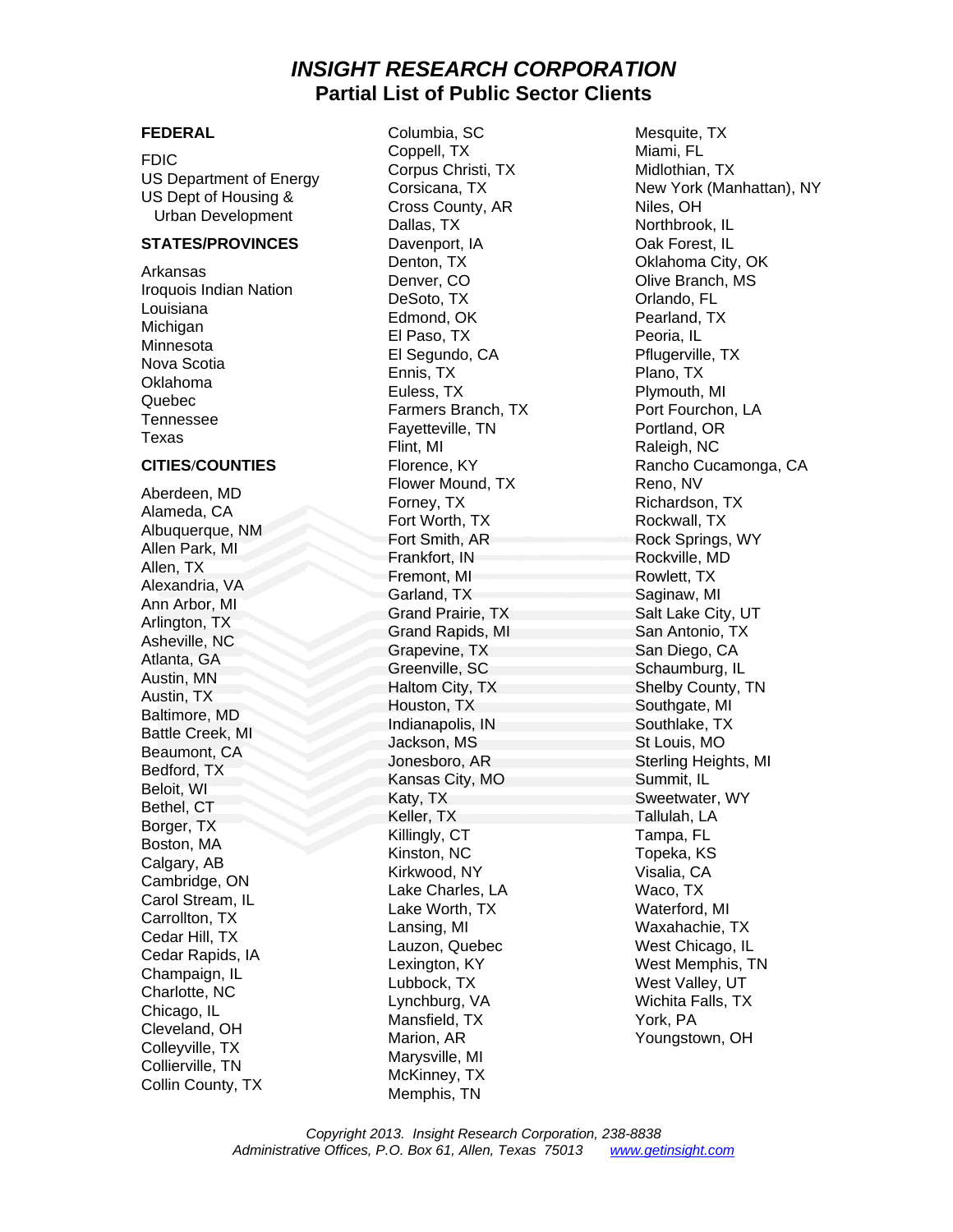## *INSIGHT RESEARCH CORPORATION* **Partial List of Private Sector Clients**

#### **LEGAL**

Akin Gump Strauss Hauer KPMG & Feld Lowe's Inc. Canterbury, Elder, Gooch, Maguire Properties National Football League Fulbright JaworskiMarlin Atlantis White St Louis Rams (NFL) Gardere Wynne Sewell Matthews Southwest CA Stafford Sports Jackson Walker Merrill Lynch Munsch, Hardt, Kopf, Harr Microsoft **TRANSPORTATION**  Shannon, Gracey, Ratliff & Mobil Land Development Airbus<br>Miller Mobil Oil Corporation Alliance Airport Strasburger & Price, LLP Mutual of New York Vinson & Elkins **Bank of America** CSX Intermodal CSX Intermodal<br>
Winstead Attorneys **Bank of America** CSX Railroad Winstead Attorneys Nestle Corporation

Albertsons Inc. **Raytheon** Raytheon Daimler-Chrysler American Express **Rich's Food Products** Dulles International Airport<br>
Angelika Theaters **Roadway Express** Fed Ex Angelika Theaters **Roadway Express** Fed Example 20 Fed Example 20 Fed Example 20 Federal Express Ground Accenture Accenture **Rosewood Properties, Inc.** Federal Express Ground AT&T<br>AT&T RTKI Inc. Architects **Infrastructure Ventures** AT&T <br>Blue Cross-Blue Shield **RTKL, Inc., Architects** Infrastructure Venture<br>
SABRE Group<br>
McLane Trucking Blue Cross-Blue Shield SABRE Group Bureau of Nat'l Affairs **Sandoz Pharmaceutical** Norfolk Southern Corp. (BNA) Cabela's Inc. CB Commercial Skywalker Development Cottonwood Development /Lucas Films Craig International Southland Corporation Pacer Stacktrain<br>
D Horton T-Mobile Pacer SYSTRA D.L. Horton T-Mobile Dallas Design District Texas Industries (TXI) TX Dept of Transportation<br>
Dell Computer Corporation Texas Instruments Inc Union Pacific Railroad Dell Computer Corporation Texas Instruments Inc. Computer Corporation Texas Instruments Inc. Computer Computer<br>
Discreen Pacific Railroad The Container Store CIRS Dr Pepper Snapple Group, Inc. Ernst & Young Torchmark Insurance Frito-Lay, Inc. **Trammell Crow Company NON-PROFITS**<br>
G E Capital Corporation **Tricon Global Taco Bell** Arts of Collin County G E Capital Corporation TriCon Global Taco Bell, Arts of Collin County<br>General Growth Properties KFC Pizza Hut Baptist General Conv. General Growth Properties KFC, Pizza Hut Baptist General Conv.<br>Gerber Products Corp. Merizon Verizon (Greater Dallas Chamber) Gerber Products Corp Verizon Halff Associates **Visa International** Home and Apartment<br>Hillwood Development Mestinghouse **Builders** Association Hillwood Development Westinghouse Builders Association<br>HNTB Builders Association<br>Moodbine Development Lutheran Brotherhood HNTB Woodbine Development Lutheran Brotherhood Hunt Properties, Inc. Xerox Realty Corporation **Intelsat Intelsat** *Presbyterian Foundation* Jacobs Engineering **PROFESSIONAL** Sci-Tech Discovery Ctr. Group, Inc. Jones Lang LaSalle Dallas Stars (NHL) K. Hovnanian Homes Ft Worth Motor Speedway Kimley-Horn Lone Star Park Theory MCA Koch Industries Major League Baseball

Surratt, Shapiro & Stein Marathon Group San Antonio Spurs (NBA) Hughes & Luce, LLP Medtronics Texas Motor Speedway Miller Mobil Oil Corporation Alliance Airport<br>Alliance Airport Mutual of New York BNSF Railroad PepsiCo Inc. CSX Transportation, Inc. **CORPORATE** Pepsico International D/FW International Airport 3-M Company **Perot Systems Corp.** Dallas Area Rapid Transit Simon Properties Group, The Container Store Thomas Properties Wilbur Smith Associates

# **PROFESSIONAL**

National Basketball Association (NBA)

North Central Texas Council of Gov'ts North Texas Tollway Authority

**SPORTS** Texas A&M Commerce Woodall Rodgers Park **Foundation**